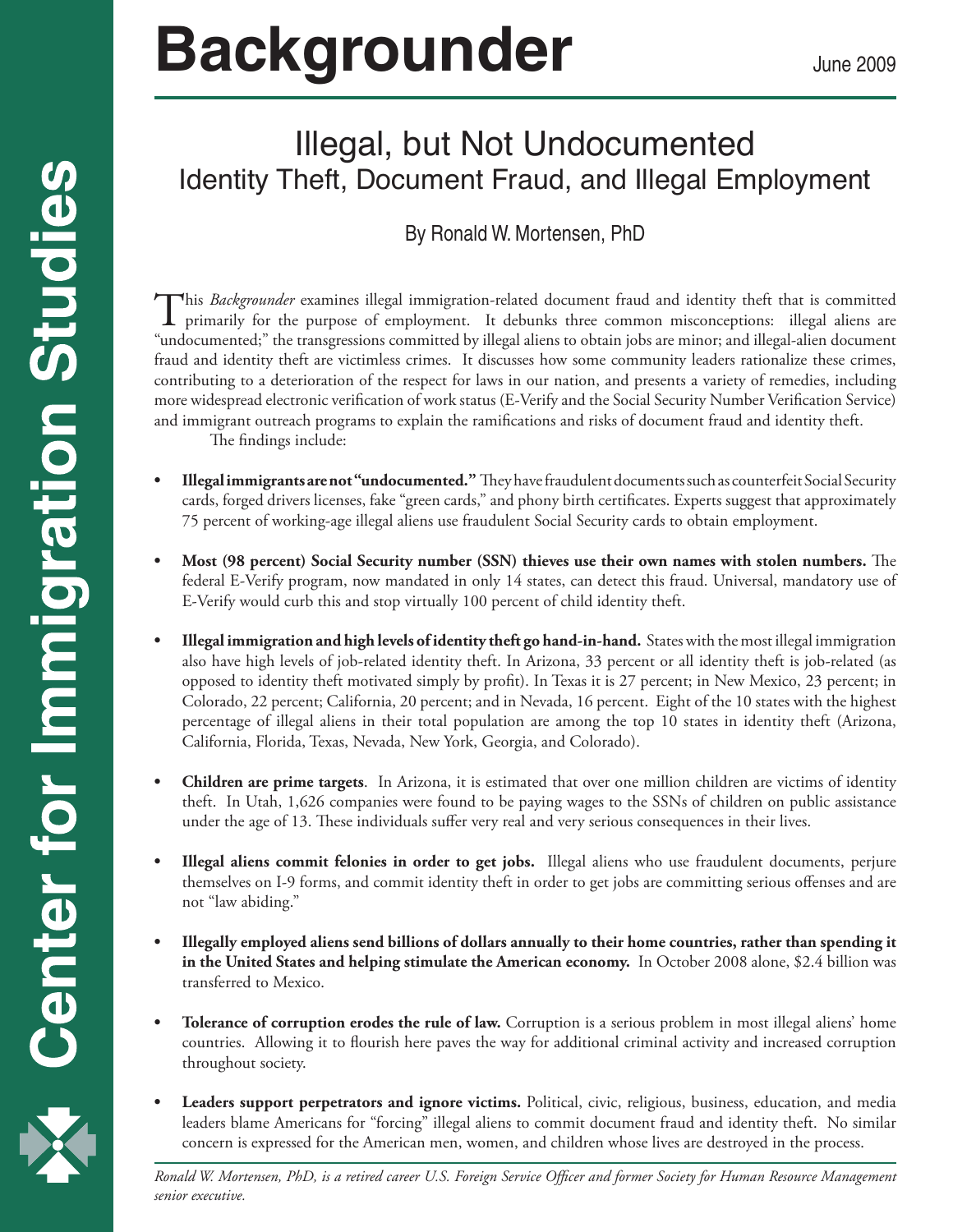- **• The Social Security Administration and Internal Revenue Service facilitate illegal immigrant-driven identity theft**. Both turn a blind eye to massive SSN fraud and take no action to stop it. The Social Security Administration assigns SSNs to new-born infants that are being used illegally. The IRS demands that victims pay taxes on wages earned by illegal aliens using their stolen SSNs, while taking no action to stop the identity theft.
- **• State and local governments need to adopt tougher laws to supplement federal efforts.** The Bureau of Immigration and Customs Enforcement (ICE) is targeting large document fraud rings and the most egregious employers, but their resources are limited and stretched across multiple priorities. In 2007, identity theft cases represented only 7 percent of the total ICE case load.
- **Employers must do their part.** They can ensure that they have a legal workforce by using a combination of the federal government's E-Verify and Social Security Number Verification Service systems and by signing up for the federal government's IMAGE program or privately conducted audits.

# **Misconceptions**

#### *That Illegal Aliens Are Undocumented*

When Jean Pierre from Montreal crosses the border into the United States illegally, he lacks the documents to obtain employment and other benefits that legal residents of the United States are entitled to. When Maggie from Dublin and Raj from India overstay their tourist visas in order to work in the United States, they find themselves in the same situation.

Because it is virtually impossible to live and work in the United States without documents, they and millions of others turn to fraudulent document dealers for falsified Social Security cards, forged drivers licenses, counterfeit green cards, and a wide range of other phony documents.

According to Richard Hamp of the Utah Attorney General's Office, illegal aliens rarely steal Americans' total identities (a victim's full name, date of birth, and SSN) simply because doing so is more difficult and expensive. Instead, illegal aliens commit SSN*-only* identity theft by obtaining fraudulent Social Security cards in their own names, often with random numbers made up by dealers. However, since about half of all SSNs have been issued, there is a 50-50 chance that the SSN already belongs to another person. And even if the number hasn't been issued, the Social Security Administration may later assign it to an infant, thereby giving a newborn an instant credit history, arrest record, and liability for back taxes.

#### *That Illegal Aliens Are Law-Abiding*

Illegal aliens who commit document fraud, use SSNs that do not belong to them, and falsify I-9 forms under penalty of perjury clearly are not ordinary law-abiding residents. They may be arrested and prosecuted for felony document fraud and perjury and in, certain states, they may be prosecuted for felony identity theft or felony identity fraud.

So, while simply living in the country without authorization is usually a civil offense, a large number of illegal aliens rapidly take the next step and commit serious felonies in order to obtain jobs and other benefits reserved for American citizens and legal residents.

**Identity Theft Defined.** The non-profit Identity Theft Resource Center defines identity theft as "a crime in which an impostor obtains key pieces of personal identifying information (PII) such as SSNs and drivers license numbers and uses them for their own personal gain." According the Federal Trade Commission, "Identity theft occurs when someone uses your personally identifying information, like your name, SSN, or credit card number, without your permission, to commit fraud or other crimes…. They may get a job using your Social Security number."1

Therefore, the use of an SSN belonging to someone else, whether knowingly or unknowing, is clearly identity theft according to these definitions. In addition, the victims of illegal alien SSN identity theft suffer clear and extremely serious harm.

In spite of this, under federal and many state statutes, a person using someone else's SSN or other personal information must "knowingly" do so in order to be convicted of felony identity theft. The United States Supreme Court has ruled that prosecutors must prove that an illegal alien is knowingly using another person's SSN in order to convict the illegal alien of identity theft under the federal statute, thereby, leaving the victims of these serious and often devastating crimes unprotected.

At the state level, Utah faced the problem of defense attorneys claiming that their illegal alien clients should get off because they were not knowingly using the SSNs of Utah children. Therefore, in 2006, in order to protect all American citizens and legal residents including tens of thousands of children, Utah's identity fraud statute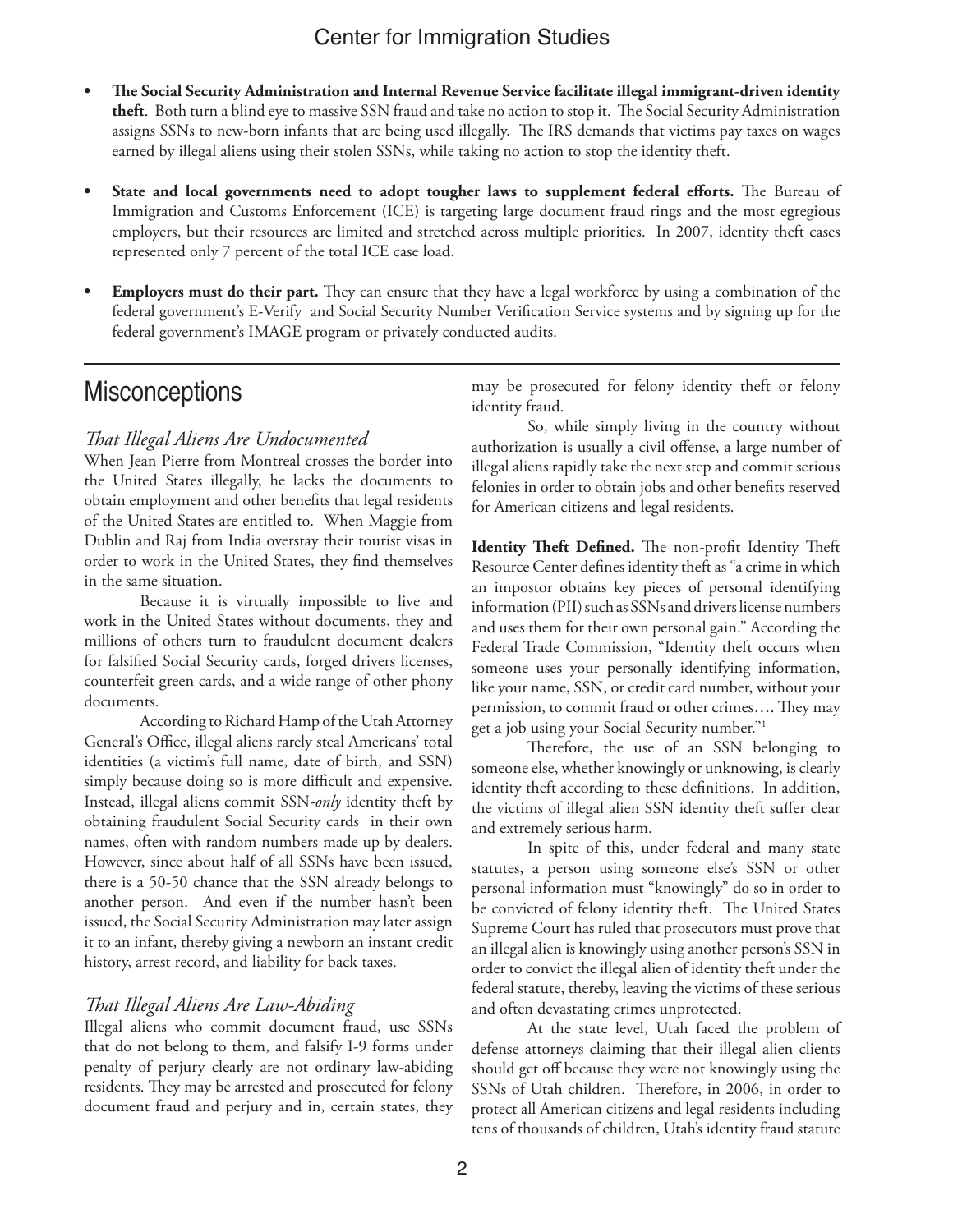was amended to clearly state that it is not a defense to argue "that the person did not know that the personal information belonged to another person."

Following the U.S. Supreme Court ruling, County Attorneys in Arizona expressed confidence that that state's felony identity theft statute would withstand challenge and called on Congress to revise federal statutes to hold illegal aliens committing identity theft liable for their actions.2 Prosecutors in Kansas said that they would press legislators to revise identity theft statutes and it is anticipated that other states around the nation also will amend their statutes in order to protect their citizens from illegal alien-driven identity theft.<sup>3</sup>

**The Relationship Between Identity Theft and Illegal** Immigration. U.S. law enforcement agencies have observed that identity theft and immigration "go hand in hand."4 In Weld County, Colo., which has large numbers of illegal aliens employed in the meat packing industry, District Attorney Ken Buck reports that the principal driver of identity theft is job related.<sup>5</sup>

Identity theft is one of the fastest-growing crimes in the United States and impacts millions of

American citizens and legal residents each year, though actual numbers are difficult to determine because most governments and police departments don't track identity theft. Even the Federal Trade Commission, which is the lead agency for reporting identity theft, only captures a small number of actual identity theft cases.

But we know that illegal aliens routinely use fraudulent SSNs belonging to American citizens and legal residents. In a 2002 report to Congress, the General Accounting Office stated: "INS has reported that large-scale counterfeiting has made fraudulent employment eligibility documents (e.g., Social Security cards) widely available."6 The Social Security Administration assumes that roughly three-quarters of illegal aliens are paying payroll taxes through withholding, which generally requires an SSN.<sup>7</sup>

For example, an immigration raid at an Agriprocessors, Inc., meat processing plant in Pottsville, Iowa, last year found that 76 percent of the plant's employees had bogus SSNs.<sup>8</sup> And during an April 2008 raid at Pilgrim's Pride meat packing plants, more than 280 employees at facilities in five states were arrested on suspicion of committing identity theft and other criminal violations in order to obtain jobs.9 According to press reports, ICE agents said their investigation of Pilgrim's Pride started when the victims of identity

theft came forward after having problems with taxes and credit reports.<sup>10</sup>

Illegal aliens' fraudulent document use was further confirmed by Domingo Garcia, General Counsel for the League of United Latin American Citizens (LULAC), who, according to press reports, said that it was well known that around 80 percent of the workers at Pilgrim's Pride had fake identification.<sup>11</sup>

So its no surprise that Table 1 shows that states with the highest percentage illegal aliens in their total populations tend to have the highest incidence of overall identity theft, including significant levels of employmentrelated identity theft.

Of the 10 states with the highest incidence of identity theft, eight are among the 10 states where illegal aliens account for the largest percentages of total population. The two remaining top-10 identity theft states are ranked 13 and 17 in terms of percentage of illegal aliens.

 In 2008, 15 percent of all identity theft in the United States was employment-related, up from 14 percent in 2007.<sup>12</sup> Six of the 10 states with the highest

#### Table 1. Identity Theft & Illegal Alien Population, 2008

| State      | Ranked by<br>Incidence of<br><b>Identity Theft</b> | Ranked by<br><b>Illegal Aliens</b><br>as % of Pop. | % of ID Theft<br>That Is Empl.-<br>Related (Nat.<br>Avg. $15\%$ |
|------------|----------------------------------------------------|----------------------------------------------------|-----------------------------------------------------------------|
| Arizona    | $\mathbf{1}$                                       | $2(7.9\%)$                                         | 33 %                                                            |
| California | $\overline{2}$                                     | $3(7.3\%)$                                         | 20 %                                                            |
| Florida    | 3                                                  | $6(5.7\%)$                                         | $10\%$                                                          |
| Texas      | 4                                                  | $5(6.0\%)$                                         | 27 %                                                            |
| Nevada     | 5                                                  | $1(8.8\%)$                                         | 16 %                                                            |
| New York   | 6                                                  | $8(4.8\%)$                                         | 8 %                                                             |
| Georgia    | 7                                                  | 7(4.7%)                                            | 9%                                                              |
| Illinois   | 8                                                  | $17(3.6\%)$                                        | $14\%$                                                          |
| New Mexico | 9                                                  | 13 (4.0 %)                                         | 23 %                                                            |
| Colorado   | 10                                                 | $8(4.8\%)$                                         | 22 %                                                            |
|            |                                                    |                                                    |                                                                 |

Source for ranking by incidence of identity theft (2008) and percentage of employment-related identity theft: Federal Trade Commission, *Consumer Sentinel Network: Data Book for January – December 2008*, February 2009, http://www.ftc.gov/sentinel/reports/sentinel-annualreports/sentinel-cy2008.pdf

Source for illegal aliens per capita: Jeffrey S. Passel and D'Vera Cohen, "A Portrait of Unauthorized Immigrants in the United States," Pew Hispanic Center, April 14, 2009, http://pewhispanic.org/files/reports/107.pdf Other states ranking high in the incidence of illegal alien identity theft and illegal aliens per capita are: New Jersey (illegals are 6.4 % of the population); Maryland (4.7 %); Utah (4.1 %); Virginia (4.0 %); Oregon (3.9 %); North Carolina (3.8 %); and Delaware (3.6 %).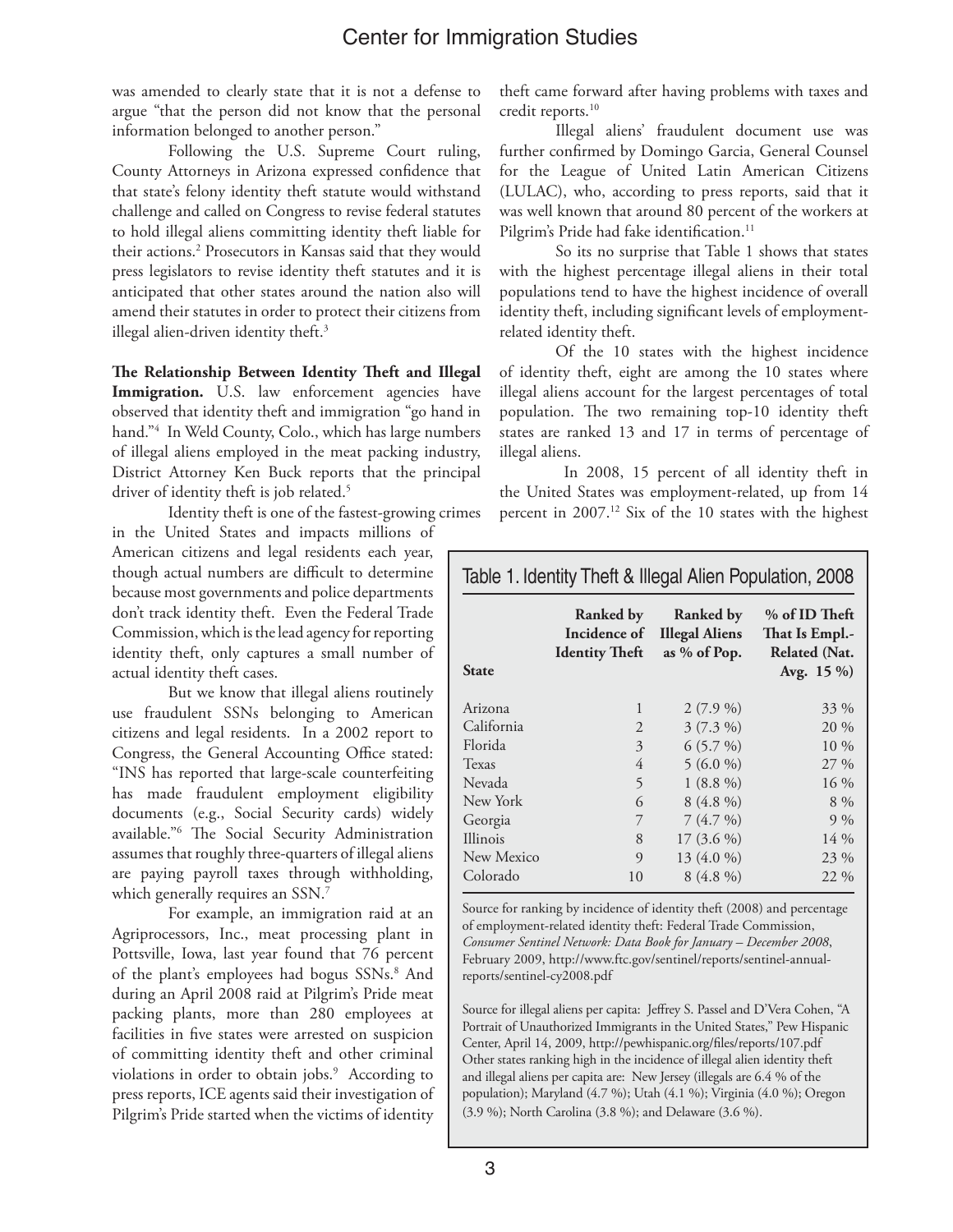identity theft have employment-related identity theft rates that exceed the national average. In Arizona, where substantive illegal immigration-related legislation was passed and where employment verification is now required, employment-related identity theft dropped significantly, from 39 to 33 percent of all identity theft cases. In Colorado, employment-related identity theft increased from 17 to 22 percent between 2007 and 2008. In New Mexico, the increase was from 19 to 23 percent; in Texas, from 24 to 27 percent; and in California, from 17 to 20 percent.

**ICE Efforts Are Improving.** ICE is the lead agency addressing immigration-related document fraud and identity theft. In 2006, the agency established the Document and Benefits Fraud Task Forces (DBFTF), which are now in place in 17 ICE field offices. Their mission is to investigate and dismantle criminal organizations that make, sell, and distribute identity documents to circumvent immigration laws or for any other criminal purpose and to seize their equipment and assets. For example, ICE agents in Denver, assisted by other field offices and federal agencies, took down the notorious Castorena family organization. The family ran a massive nationwide network of fake document rings, producing papers such as green cards, Social Security cards, drivers licenses, and other types of documents. Their franchises reached all 50 states.

The work of the DBFTFs intersects with other agency work, including counter-terrorism investigations and worksite operations. Many of ICE's recent worksite enforcement operations have been launched as a result of information or activity uncovered by the DBFTFs. The 2006 operation conducted against the Swift & Company meat processing business, which resulted in the arrest of nearly 1,300 illegal aliens, was launched after ICE agents discovered hundreds of victims of identity theft from illegal workers at the Swift plants.

While ICE has recently been able to increase its efforts in this area, the agency has limited resources that are stretched across multiple priorities. In 2007, ICE worked 5,080 identity and/or benefit fraud cases, generating hundreds of indictments, arrests, and convictions.<sup>13</sup> However, this represented only 7 percent of ICE's total case load, reflecting the reality that violent criminals and drug smuggling are a more pressing investigative priority for ICE. Further, the DBFTFs must focus their efforts on dismantling large criminal enterprises. They do not have the resources or personnel to investigate every individual alien identity thief. As with other kinds of criminal activity, it is up to state and local law enforcement agencies to identify and address what is happening in their jurisdiction, and be the prosecutors of first resort.

#### *That Illegal Imigration Is a Victimless Crime*

Illegal alien-driven identity theft is *not* a victimless crime. It impacts millions of Americans of all ages. Newborn infants and children often are the victims of illegal alien identity thieves. IRS agents, law enforcement officials, people with disabilities, the unemployed, and even those serving time in jail have been victimized by illegal aliens using their SSNs in order to obtain jobs and other benefits. According to the *Wall Street Journal*, American citizens with Hispanic surnames are 1.5 times more likely to be victims of job-related identity theft than are other Americans.<sup>14</sup>

Following the Swift meat packing raids, Department of Homeland Secretary, Michael Chertoff told reporters that:

*Anybody who has ever been a victim of identity theft understands the hardship, and, in fact, the persistent hardship, that follows from this kind of crime, and the hardship that is felt by innocent people.* 

*Now, this is not only a case about illegal immigration, which is bad enough. It's a case about identity theft in violation of the privacy rights and the economic rights of innocent Americans…. These individuals suffered very real consequences in their lives. These were not victimless crimes.* <sup>15</sup>

Thus, when illegal aliens use SSNs or other documents belonging to American citizens and legal residents, the damage can be substantial. The true owners risk being saddled with the illegal aliens' credit, arrest, and medical records. Victims may be denied jobs, unemployment insurance, Social Security payments, and Medicaid benefits. It costs victims hundreds of hours and thousands of dollars to undo the damage and recover their names and lives.

In addition, all Americans are impacted by the fallout from illegal alien-driven document fraud and identity theft. Rather than spending their earnings in the United States and helping fuel the consumerdriven American economy, illegal workers minimize their expenditures in the United States so they can send billions of dollars back to their home countries. During a recessionary period, this transfer makes it all the more difficult to turn the economy around.

When the economy hits hard times and Americans and legal residents lose their jobs, illegal aliens can continue to work using their stolen identities and fraudulent documents. If an illegal alien who is laid off uses his fraudulent documents to obtain unemployment benefits, this drives up the cost of unemployment insurance. If an illegal alien is using an American's SSN to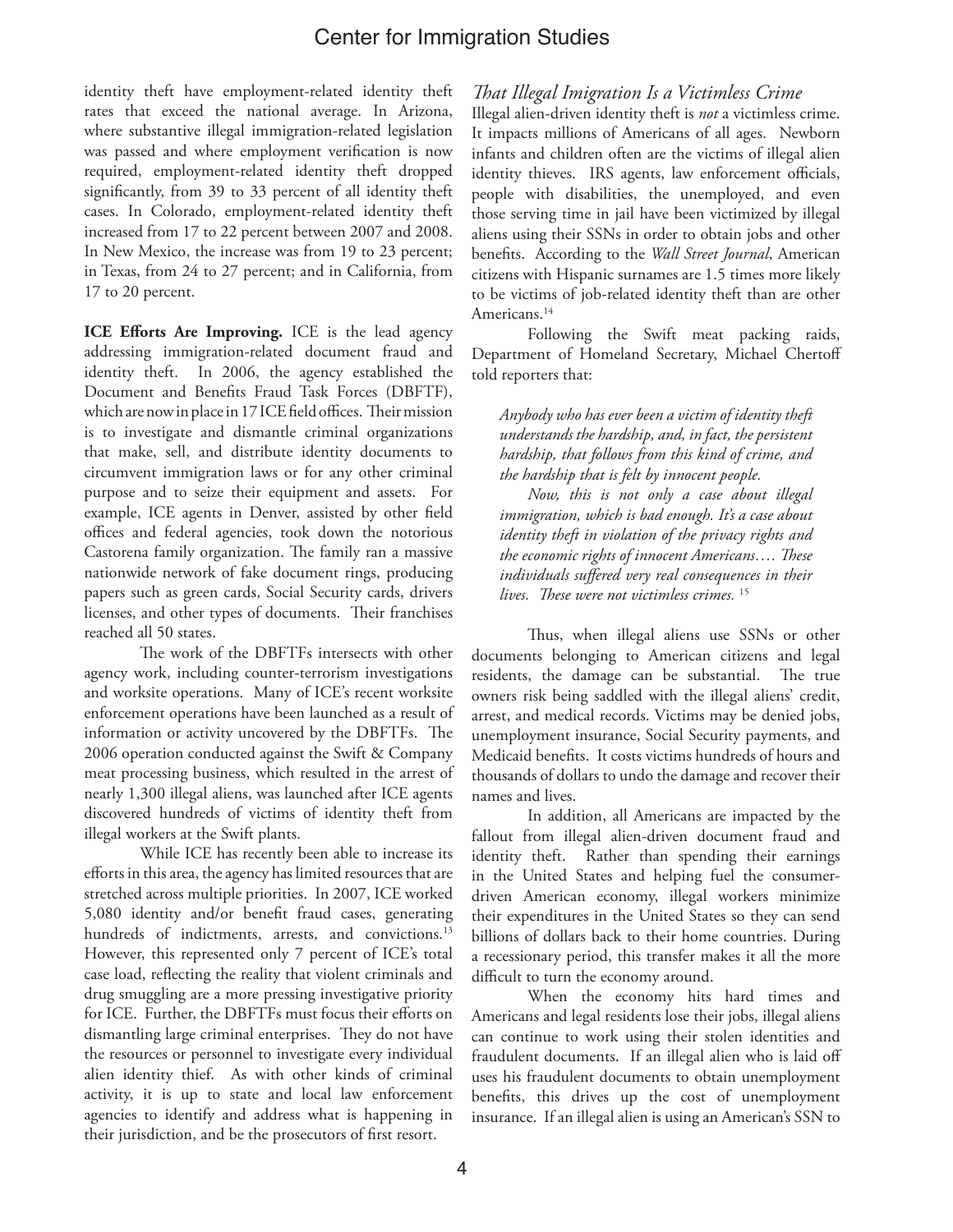obtain unemployment benefits, that citizen will be denied benefits that he or she is legally entitled to.

**Children Are Prime Targets.** Children do not use their SSNs for employment or to obtain credit so parents generally do not check their children's credit histories, allowing a person using a child's SSN to go undetected for years. Sometimes document vendors sell fraudulent identity packages using unassigned SSNs that are later assigned to a child, causing them problems before they are even born.

"We have a major problem with workers in medical offices stealing patients' identities, selling them, and making a direct profit," according to Sergeant James Bracke of the Phoenix Police Department.<sup>16</sup> The stolen numbers are sold to immigrant smuggling groups who use them to fabricate fraudulent documents for people they bring into the United States via Arizona. The result of this is that in Arizona, child identity theft is nearly four times the national rate and an estimated 1.1 million Arizona children have had their identities stolen.17

State and local investigators in Utah uncovered a crime spree involving illegal aliens using the SSNs of tens of thousands of children. They identified 1,626 companies paying wages to the SSNs of children on public assistance under the age of 13.18 One child's SSN was being used by 37 adults.

Illegal aliens used the Utah children's SSNs to get jobs, start businesses, and open bank accounts. One suspect told investigators he paid \$100 for a boy's SSN. Victims included a five-year-old girl who supposedly traveled 80 miles to her job at a steak restaurant, an eightyear-old boy who apparently owned a cleaning company and worked as a prep cook at two upscale restaurants, and an 11-year-old boy who supposedly worked for an express air freight company. The suspects were charged with third degree felony counts of identity fraud and forgery.<sup>19</sup>

Employment-related identity theft is the largest single driver (27 percent) of identity theft in the state of Texas. Almost 900,000 people became victims of identity theft in Texas in 2007. The cost to Texas victims was an estimated \$435.7 million and Texas residents spent an estimated total of 3.5 million hours resolving identity theft issues.<sup>20</sup>

The link between illegal aliens and identity theft was further confirmed by the Social Security Administration's Special Agent in Charge in Salt Lake City. As reported in the May 3, 2006, *Salt Lake Tribune*:

*According to Ronald Ingleby, Special Agent in Charge of the Social Security Administration's Office of the Inspector General in Utah, real Social Security numbers and accounts are being created, or*  *purloined, by undocumented workers to circumvent employers' efforts to certify their legality….Ninetyeight percent of Social Security-related ID theft cases involve people who use their own names but use someone else's Social Security number. Two percent involve perpetrators using the numbers to assume their victims' identities....*<sup>21</sup>

**Identity Theft Victims Suffer Real Consequences.** Victims of identity theft suffer real consequences. The victims of workers at the Swift packing plants included an individual in Texas whose personal information was being used by an illegal alien for employment. The victim was pulled over and arrested because the illegal alien had used his identity to conduct criminal activity.22

In Utah, the staff of the state's Workforce Services office has seen children denied Medicaid benefits because adults were using their SSNs. Based on information developed by Workforce Services, Utah Attorney General, Mark Shurtleff warned the public about the devastating impact that illegal alien identity theft has on children when he said:

*Identity thieves are no respecters of age. They will steal your children's ID, ruin their credit, and hurt them in ways never thought possible before they can graduate from grade school. Children are vulnerable even if parents do everything right.*<sup>23</sup>

In Illinois, an American citizen was denied a job at a Target store because one of 37 people who were using her SSN was already employed by the company. According to MSNBC, "The woman found herself in a financial nightmare. All those imitators made a mess out of her work history, her Social Security records, and her credit report. She was haunted by bills and creditors. She received threatening letters from the IRS, asking her to pay taxes on money earned by imposters. She was told to re-pay unemployment benefits she had received, after the government discovered she was 'working' while drawing benefits."24

A man whose SSN was used to obtain employment in at least three states was told by the IRS that he owed \$64,000 in unpaid taxes in spite of the fact that he had been incarcerated in a state penitentiary during the time the income was earned.<sup>25</sup>

A nursing home resident nearly lost his disability benefits because a worker at a Pilgrim's Pride meat plant was using his identity and it appeared that the disabled patient was working.<sup>26</sup> An Air Force veteran was arrested on a warrant for unpaid parking tickets incurred by an illegal alien using his identity. He was only released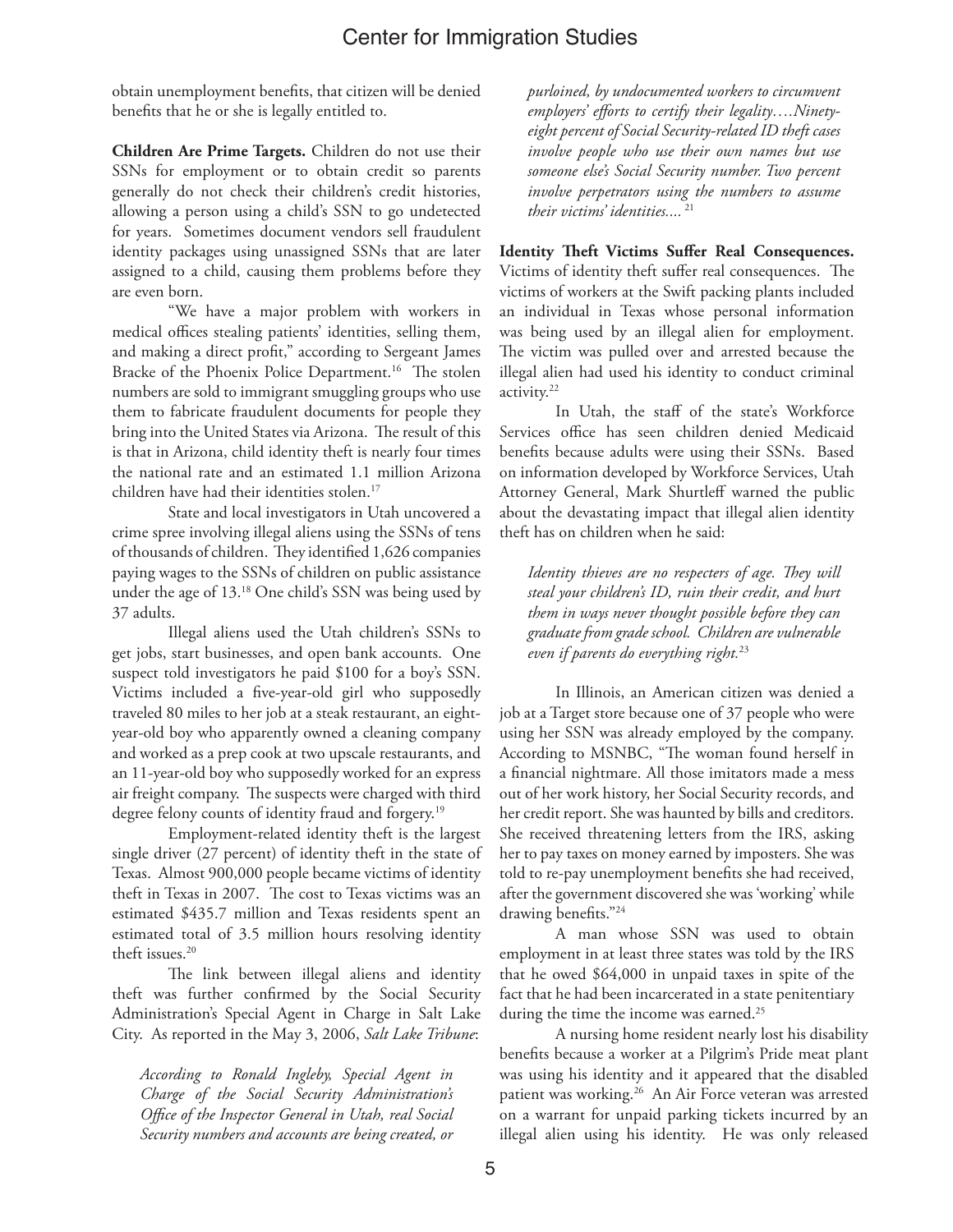## Child Identity Theft: One Victim's Story

**News Anchor:** He became her, and when no one would undo the mess, they called us. Could what happened to this two-year old, happen to your child?

**Reporter:** To an identity thief, they're the perfect victims, a child too young to check their credit. This is an investigation into how a two-year-old girl became a 38-year old man. Arrested! Felony Charges! Booked in jail. Our investigation closed. Where it begins exposes a growing problem for parents of young children.

**Camber Lybbert** (the two year old's mother): "She's basically got two loans out on her Social Security number. And I believe a credit card out, she's got \$15,000 in debt."

**Reporter:** On paper, two-year old Tyler Lybbert doesn't exist, 38-year old Jose Tinoco does. During our threemonth investigation, we watched Tinoco go about life in Orem. Meanwhile, in Draper, a mom fell deeper into her daughter's identity theft.

**Camber Lybbert:** "He's registered everything to her number, so he's pretty much become her without the name."

**Reporter:** She couldn't fix it so she filed a report with Draper Police and weeks went by. When nothing happened, she called Eyewitness News. Could we stop the man she was certain had stolen her baby's identity? We contacted federal sources, who teamed up with the Utah Attorney General's office. Last week an arrest was made.

**Reporter:** With our camera rolling, Tinoco was taken into custody by a state investigator and an immigration officer. The charges against him include communications and identity fraud, plus forgery. The theory is that little Tyler was born into ID theft, her number randomly made up before she was conceived. ID thieves play the odds. Half of all Social Security numbers haven't been issued. They make one up and put it to use. Later, a newborn is assigned that number and inherits the debt and red tape."

The Lybberts say it was a fluke. Tinoco tried to get a loan at their bank and an employee spotted a problem.

**Tyson Lybbert** (Tyler's father): "It's very difficult to know something is happening to your child. If the bank hadn't called us, we never would've known. You wonder how long it would've gone on."

**Reporter.** As for the Lybberts, Mom is still working to reclaim her toddler's identity. Step one: the man accused of stealing it is where he can't use it. Late today, Jose Tinoco's wife acknowledged he bought little Tyler's number and took out several loans, but, she says, he kept up with all the payments.

**Source:** Debbie Dujanovic, "Investigative Report: Could Your Child's ID Already Be Stolen?" KSL-TV, Salt Lake City, Utah, February 6, 2006, http://www.ksl.com/index.php?nid=148&sid=160060.

after paying a \$340 fine for tickets that he did not incur. He continued to receive demands for the payment of outstanding taxes on income that he had not earned and he saw his credit rating destroyed.27

These stories are just the tip of the iceberg. Millions of Americans either knowingly or unknowingly are sharing their SSNs with illegal aliens and are having their lives slowly usurped by the identity thieves. They

will only learn of the damage done when they are denied credit, receive a notice for taxes on income they didn't earn, are denied benefits that they are entitled to, find that their medical records have been corrupted with possibly life-threatening consequences, or when collection agencies start calling.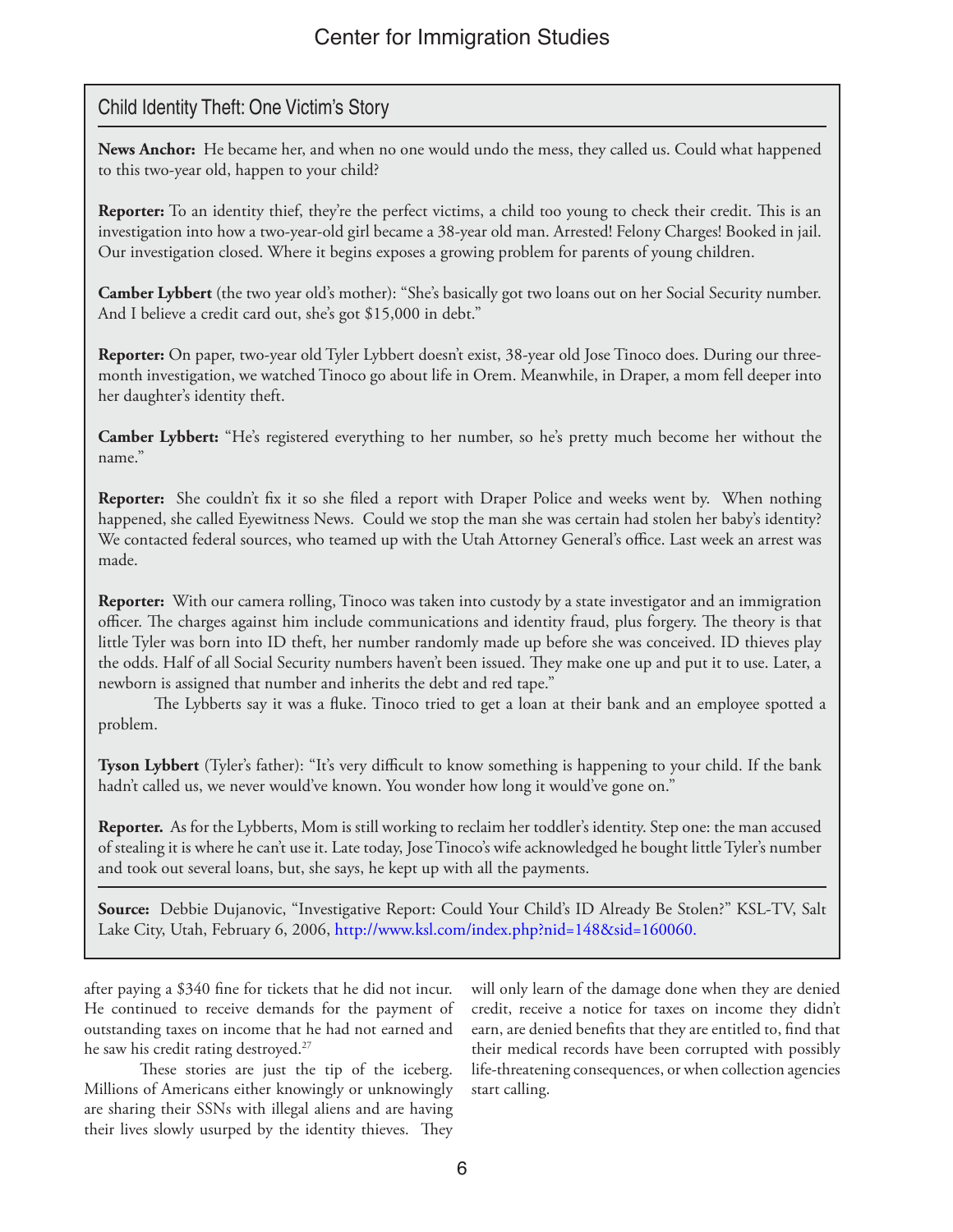# A Culture of Corruption

Even those American citizens or legal residents whose identities are not stolen by an illegal alien still suffer the consequences of rampant document fraud and identity theft.

One of the key elements of a free and democratic society is respect for the rule of law by both the government and individuals. However, in most illegal aliens' homelands, the rule of law is routinely disregarded and official corruption is a serious problem.

Transparency International's Corruption Prevention Index (CPI) ranks 180 countries by their perceived levels of corruption. CPI scores range between 10 (highly clean) and 0 (highly corrupt). The average score for the 10 countries that account for the vast majority of illegal aliens in the United States is 3.43, indicating a serious level of corruption (see Table 2).

In contrast, the least corrupt countries in the world are Denmark, New Zealand, and Sweden, with scores of 9.3. Canada, which has 67,000 illegal aliens in the United States, comes in at 8.7, and the United States' score is 7.3, or 18<sup>th</sup> in the world. The United States' score is one of the lowest scores among the industrialized nations and it has gone down in the past few years.

As Transparency International points out, "People are as corrupt as the system allows them to be. It is where temptation meets permissiveness that corruption takes root on a wide scale."28 Thus, under a permissive U.S. system that fails to control the nation's borders, that allows a fraudulent document market to flourish, that allows employers turn a blind eye to the legal status of their workers, and where civic, religious, and political leaders support felons over victims, it is not surprising that illegal aliens without a pre-existing allegiance to the rule of law see nothing wrong with using fraudulent documents to obtain jobs and benefits that they are not entitled to.

Those sworn to uphold the law also contribute to the permissiveness that leads to corruption and a weakening of the rule of law. When a human trafficking bill was being debated in the Utah House of Representatives, an attorney and former judge amended the bill to allow farmers to transport illegal aliens up to 100 miles without being charged with trafficking.<sup>29</sup> Utah's Attorney General told illegal aliens present at a massive rally for illegal alien rights that "Many of my fellow Republicans will criticize me for being here. They'll tell me instead of speaking to you, that as the chief law enforcement of Utah I should be arresting you. [That's] not going to happen."30 In some cities, sanctuary policies prohibit law enforcement officials from questioning aliens about their immigration status or from contacting or assisting ICE.

This culture of corruption is reinforced when illegal aliens are offered special benefits such as in-state tuition, drivers licenses, financial services, and religious offices and privileges in spite of their multiple, ongoing violations of civil and criminal law. The increasing acceptance of corruption has a debilitating effect on the overall respect for the rule of law with the result that illegal aliens become involved in a wide range of other criminal activities including tax fraud; mortgage fraud; violation of drivers license, insurance, and traffic laws; and gang membership.

## *Tax Corruption*

Illegal aliens and their employers are frequently involved in tax fraud. This results in lower revenues for governments at all levels and higher taxes for American citizens and legal residents. Some illegal aliens work "off the books" and thus pay no income taxes on earned income, while their employers avoid payroll taxes.

Many illegal aliens use a combination of Individual Taxpayer Identification Numbers (ITIN) and fraudulent SSNs to obtain tax refunds that they are not entitled to**.** For example, in Weld County, Colo., law enforcement officials uncovered tax fraud that involved 1,300 illegal immigrants using fraudulent SSNs to obtain more than \$2.6 million in tax refunds.<sup>31</sup> Treasury Department auditors have noted disapprovingly that the IRS allows illegal aliens filing returns with ITINs to obtain millions of dollars in credits and deductions to which they are not entitled as non-permanent aliens.<sup>32</sup>

In spite of this, the IRS has distributed about 15 million ITINs since 1996, with a large share believed to be assigned to illegal aliens.<sup>33</sup> As reported by *The New York Times,* 

*In the Queens center, Ana Andrade, 32, from Mexico….presented a W-2 form that showed withholding of more than \$3,000 from the \$24,000 she had earned as a cook in a Manhattan restaurant, at \$10 an hour. Like more than seven million such W-2 forms nationwide, hers bore a false Social Security number.*

*No problem, the senior tax specialist explained. Her return would be filed under her ITIN, with the problematic W-2 form, and the IRS would simply credit her wages to her ITIN. The result: a \$2,000 refund, based mainly on child credits for her two American-born children.*<sup>34</sup>

#### *Financial Corruption*

America's leading financial institutions accept foreign identity documents as well as ITINs that are only supposed to be used for the payment of taxes. Some banks and credit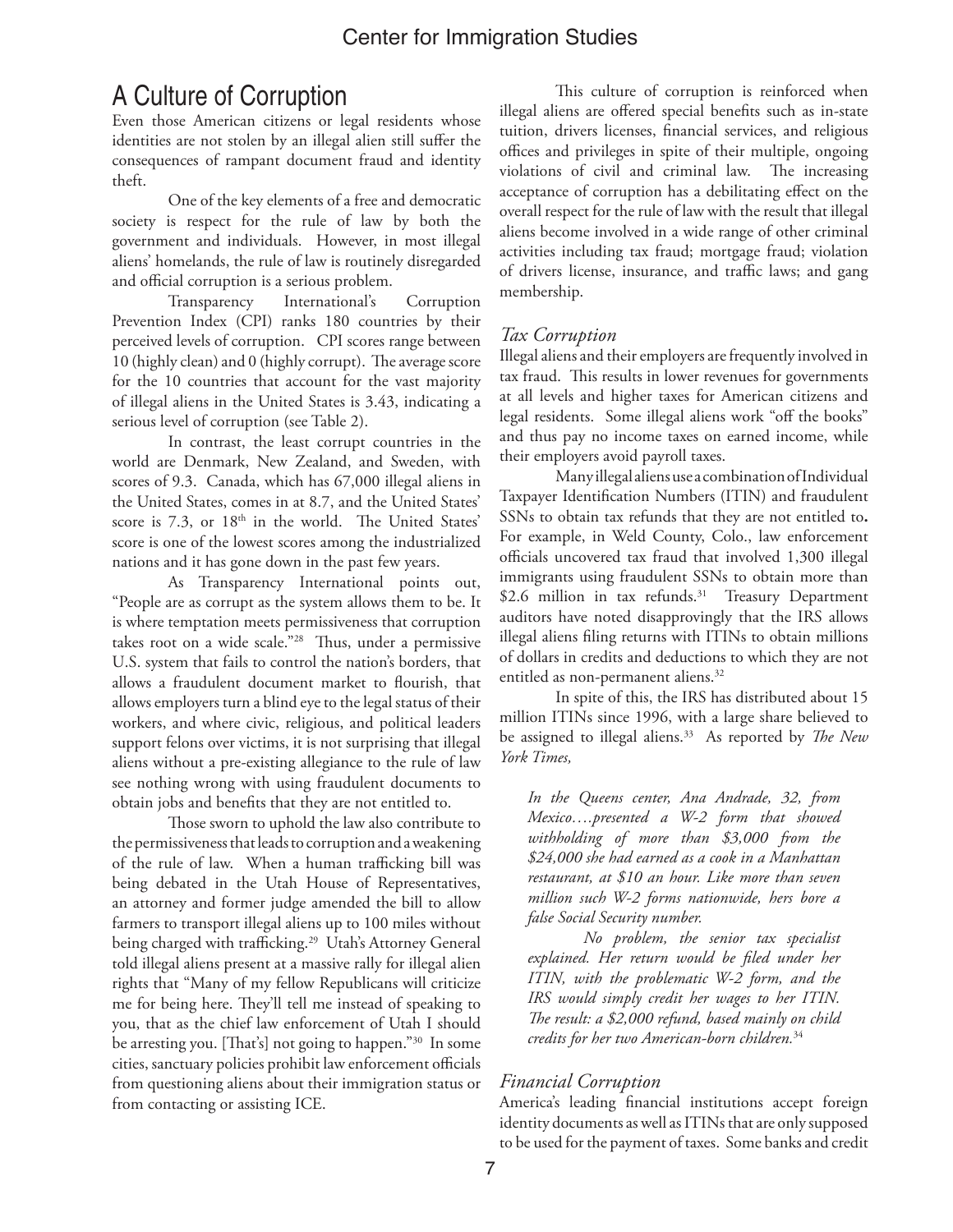unions facilitate money transfers to foreign countries by illegal aliens. They design financial products specifically for illegal aliens, including credit cards. Some have set up special banking units to serve illegal aliens' special needs and they actively solicit the business of illegal aliens.

Financial institutions also issue risky mortgages and loans to illegal aliens who are not authorized to work and who are subject to arrest and/or removal at any time, which can lead to a default on their mortgages or loans. In Denver, for example, fraudulent documents were used by illegal aliens to get Federal Housing Administrationbacked loans and in one case the counterfeit documents were used to purchase 300 homes valued at \$51 million. The FHA insurance fund lost millions of dollars.<sup>35</sup>

#### *Economic Corruption*

Illegal aliens working with stolen identities and fraudulent documents transfer billions of dollars to foreign nations that would otherwise have been spent and invested in the United States. In October 2008, at a time the United States economy was reeling from an unprecedented financial crisis and a sharp drop in consumer spending, remittances to Mexico rose to \$2.4 billion, a 13 percent jump from \$2.2 billion in remittances in October 2007. If this were to continue at the same level for the entire year, the amount of remittances (\$28.8 billion) just to Mexico would exceed the total amount initially requested to bail out the three major American automakers.<sup>36</sup>

During a time of recession, illegal aliens using fraudulent documents may continue to be employed while American citizens and legal residents doing many of the same jobs are let go. When this occurs, the illegal aliens are, in fact, doing jobs that Americans are more than willing to do. In addition, the illegal aliens continue to transfer a significant portion of their earnings out of the country rather spending them in the United States in order to help the economy recover from recession.

According to a study by the Pew Hispanic Center, the unemployment rate for native-born Hispanics was 9.6 percent in the third quarter of 2008. The rate for immigrant Hispanics, when adjusted for individuals dropping out of the workforce, was 7.8 percent. Wage losses for nativeborn Hispanics were actually larger than those for foreignborn Latinos. From the third quarter 2007 to the third quarter 2008, employment of Latinos in the construction industry declined by 5.3 percent while employment of non-Latinos decreased by 5.9 percent. Long-term trends show that the differences between Hispanic and non-Hispanic participation in the labor force remained relatively stable. Thus, while recent statistics show that unemployment rates have grown among immigrants,<sup>37</sup> it does not appear that illegal immigrant workers, who are predominantly Hispanic, are being disproportionately laid

off and, in fact, it looks as if many illegal aliens continue to work after American citizens doing the same type of work are terminated.<sup>38</sup>

When governments take action to stimulate the American economy through huge public works and other taxpayer funded programs, it is imperative that the jobs created go to American citizens and legal residents, *not* to illegal aliens. This requires strict employment verification requirements for businesses or other entities receiving these funds in order to preclude the employment of illegal aliens and to ensure that the stimulus money is put back into the American economy rather than being transferred out of the United States to foreign countries. The U.S. Congress declined to impose such a requirement on the federal stimulus bill, but since it appears much of the funding will be distributed in state block grants, states will have

| Table 2. Corruption In Home Countries of Illegal Aliens |                                                             |                                                                        |                                                                                    |                     |  |
|---------------------------------------------------------|-------------------------------------------------------------|------------------------------------------------------------------------|------------------------------------------------------------------------------------|---------------------|--|
| Country of<br>Origin                                    | Number of<br><b>Illegal Aliens</b><br>in the U.S.<br>(2006) | Corruption<br>Rank<br>(Higher<br><b>Number</b><br>$=$ More<br>Corrupt) | Corruption<br><b>Score</b><br>$(10 =$ Highly<br>Clean; 0<br>$=$ Highly<br>Corrupt) | Corruption<br>Level |  |
| Mexico                                                  | 6,570,000                                                   | 72                                                                     | 3.6                                                                                | Serious             |  |
| El Salvador                                             | 510,000                                                     | 67                                                                     | 3.9                                                                                | Serious             |  |
| Guatemala                                               | 430,000                                                     | 96                                                                     | 3.1                                                                                | Serious             |  |
| Philippines                                             | 280,000                                                     | 141                                                                    | 2.3                                                                                | Rampant             |  |
| Honduras                                                | 280,000                                                     | 126                                                                    | 2.6                                                                                | Rampant             |  |
| India                                                   | 270,000                                                     | 85                                                                     | 3.4                                                                                | Serious             |  |
| Korea                                                   | 250,000                                                     | 40                                                                     | 5.6                                                                                | Fair                |  |
| <b>Brazil</b>                                           | 210,000                                                     | 80                                                                     | 3.5                                                                                | Serious             |  |
| China                                                   | 280,000                                                     | 72                                                                     | 3.6                                                                                | Serious             |  |
| Vietnam                                                 | 160,000                                                     | 121                                                                    | 2.7                                                                                | Rampant             |  |

**Source:** Michael Hoefer, Nancy Rytina, and Christopher Campbell (August 2007). "Estimates of the Unauthorized Immigrant Population Residing in the United States, January 2006" http://www.dhs.gov/xlibrary/assets/statistics/publications/ill\_pe\_2006. pdf and Transparency International, www.transparency.org/policy\_research/surveys\_ indices/cpi/2008.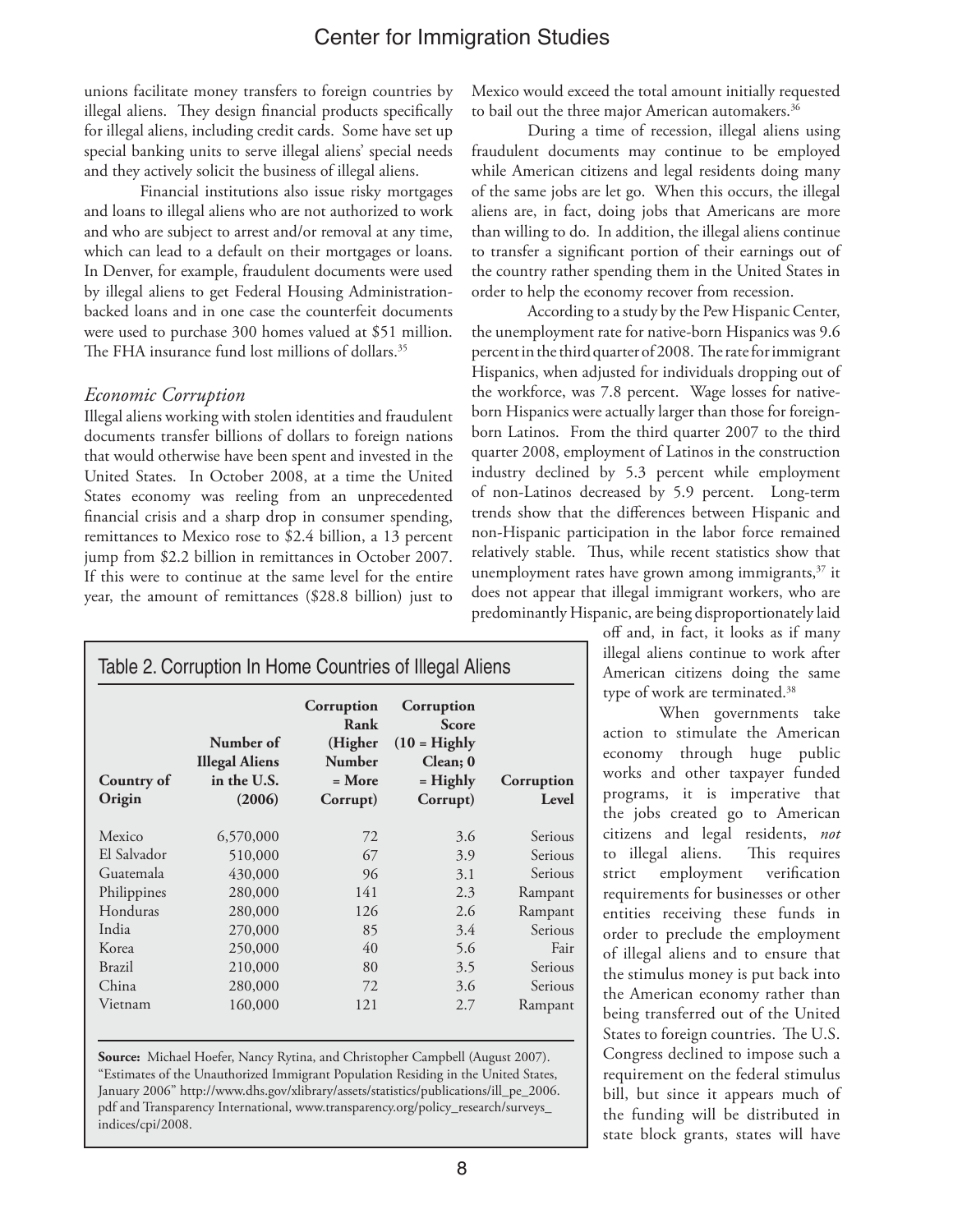the ability to establish requirements for employment verification to ensure legal hiring.

legal residents from illegal alien-driven document fraud and identity theft.

#### *Corruption of the Rule of Law*

Rather than using mass transit because they are ineligible for drivers licenses or automobile insurance, many illegal aliens break the law by driving without licenses or with fraudulent licenses. In addition, studies suggest that Hispanic illegal aliens may have an exceptionally high rate of alcohol-related automobile accidents and fatalities.<sup>39</sup> States contribute to the culture of corruption by allowing illegal aliens to register their vehicles. A handful of states give in to illegal aliens who threaten to drive without licenses or insurance and issue drivers licenses or driving privilege cards rather than enforcing existing laws.<sup>40</sup>

A continual weakening of the rule of law results in illegal aliens contributing to a community's gang problem. Gangs are considered the single most important public safety threat today — a recent federal assessment said gangs were responsible for 80 percent of crime in some communities.<sup>41</sup> Some illegal aliens have gang ties even before unlawfully entering the United States and many others become involved in gang activity once in the United States. According to a recent Center for Immigration Studies *Backgrounder*, "Immigrant gangs are considered a unique public safety threat due to their members' propensity for violence and their involvement in transnational crime…. Once in the United States, immigrant gang members rarely make a living as gangsters. They typically work by day in construction, auto repair, farming, landscaping, and other low-skill occupations where employers are less vigilant about checking status, often using false documents."42 In spite of this, employers continue to hire individuals without verifying their documents and identities and cities continue to enforce sanctuary policies. Both of these practices facilitate gang activity.

# Justifying and Facilitating Illegal Alien Identity Theft

In spite of the damage caused by rampant illegal alien document fraud and identity theft, many of America's political, media, civic, religious, education, and business leaders continue to defend illegal aliens. When forced to acknowledge that illegal aliens are committing felonies, these elites often rationalize the criminal acts and offer support to those committing the crimes rather than supporting the rule of law. They rarely, if ever, acknowledge the victims. They criticize those who enforce the laws and resolutely oppose efforts to protect American citizens and

#### *Illegal Aliens "Forced" to Commit Felonies*

America's political, media, civic, religious, and educational leaders try to justify illegal alien document fraud, perjury, and identity theft by arguing that the unauthorized workers are forced to commit these crimes in order to obtain jobs. For example, in 2006, when asked about illegal alien driven identity theft, former United States Representative Chris Cannon (R-Utah) replied: "This is a huge problem, that we sort of *force* people into."43 [emphasis added]

The Associated Press had earlier used the same rationale when its reporter wrote:

*In 2004, the IRS got 7.9 million W-2s with names that didn't match a Social Security number. More than half were from California, Texas, Florida, and Illinois, states with large immigrant populations, leading experts to believe they likely represent the wages of illegal immigrants. Even immigrants who use ITINs to file taxes are* forced *to make up a Social Security number when they get a job.*44 [emphasis added]

An editorial in the *Deseret News* (Utah) stated that the solution to illegal immigration would be to give illegal aliens a "work permit that keeps them from *having to* forge Social Security cards."45 [emphasis added]

Illegal aliens, who are used to operating in the often more corrupt systems of their home countries, do what is necessary to get the documents required to work in the United States. When asked why they violate American law, they justify their actions by saying that they had no other choice, that it's just like the bribe to the policeman or to the corrupt government official in their home countries. For example:

- "If I could do it again I wouldn't do it [buy an identity and Social Security number for \$850], but the laws of this country *force* you to do it."46 (emphasis added) This person had been convicted of identity theft and was being deported.
- "You know, there's a lot of people, they make documents and we buy them. That's the only way you can work. It's not legal, but what can you do?" The ID this person bought belonged to an IRS agent, which under Minnesota law is a criminal offense.<sup>47</sup>
- "We were working, we weren't stealing," she said although she had been convicted of identity theft.<sup>48</sup>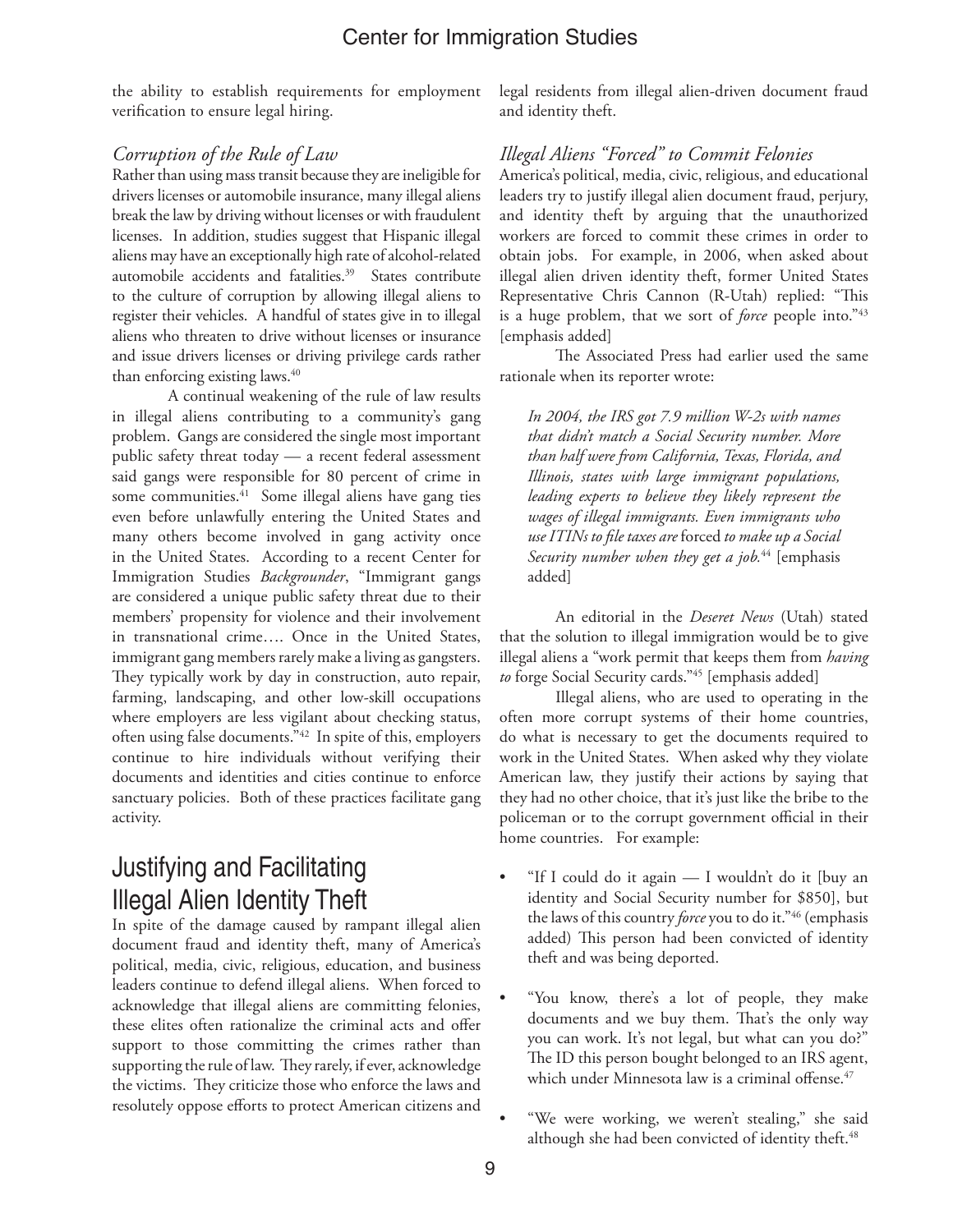• "In Spanish, Ramos said all she wanted was a job and that she never knew the identity she was using actually belonged to another woman." Ramos had used a stolen identity when hospitalized leaving the victim with a \$17,000 bill and possibly life threatening, corrupted medical records.<sup>49</sup>

#### *Turning Criminals into Victims*

By excusing criminal behavior and turning lawbreakers into victims, advocates for illegal aliens encourage corruption and subvert the rule of law. In 2008, former Rep. Chris Cannon described the December 12, 2006, raids on the Swift meat packing plant that resulted in the arrest of 147 illegal aliens on identity theft charges as "inappropriate" and "politically motivated" and he expressed concern that the arrests had ruined Christmas for the illegal aliens and their families.50 No mention was made of the victims, including a person who was in a motorcycle accident and was denied disability payments from the Social Security Administration because the records showed him continuing to work hundreds of miles from his actual residence; nor was any concern expressed for a police training officer in Los Angeles County who was pursued by the IRS for \$60,000 in taxes owed by individuals using his stolen SSN, and who was unable to buy a home because his credit rating had been destroyed.<sup>51</sup>

Following a raid at the Agriprocessors, Inc., plant in Postville, Iowa, that resulted in 297 individuals pleading guilty to identity theft and other crimes, the media and Congressional focus was not on the crimes committed, but on the hardships faced by those who were benefiting from the crimes. Iowa Republican Congressman Tom Latham's spokesman, James Carstensen, told reporters that Latham "views the raid as a blow to families seeking a better life and for the community, which is suffering economically."52

A *Wall Street Journal* editorial made no mention of the victims of the illegal aliens arrested in Iowa but it did ask if homeland security officials didn't have anything better to do than to raid businesses that hire willing workers. The editorial encouraged Americans to keep things in perspective pointing out that there are only about seven million illegal immigrants in the workforce (5 percent of the total). The *Journal* then asked if this (seven million people using fraudulent documents and, in many cases, the stolen identities of American citizens) is a big enough problem to justify requiring employers to verify the identity of the persons they are hiring. Its conclusion was that it wasn't.<sup>53</sup>

During a Congressional hearing on the arrests of hundreds of illegal aliens for identity theft, Democrats focused on the impact that the arrests had on the perpetrators, their families, and the community. No

mention was made of the victims. Illegal aliens were absolved of their criminal activity because they "apparently had no idea what a Social Security number or card even was. It may have been the employer tagging them with the number so it could hire them," according to Zoe Lofgren, chair of the House Judiciary subcommittee on immigration.<sup>54</sup>

This permissiveness, corruption, and disregard for the rule of law has reached such a level that when a *legal* resident from Honduras who had her identity stolen by an illegal alien contacted 50 senators, 30 government departments, and two governors none of them were willing to help her. The victim continued to receive notices for back taxes on income that she had not earned from the IRS and collection agencies hounded her day and night for unpaid medical, furniture, and cell phone bills. Ultimately, she had to hire a private detective who found the identity thief and finally forced the police to take action.<sup>55</sup>

#### *Employers Fight Changes*

Just as the financial industry opposed limitations on its activities, the American business community consistently and aggressively opposes employment verification requirements that would limit a business' ability to hire illegal aliens.

The U.S. Chamber of Commerce, the Society for Human Resource Management (SHRM), the Associated Builders and Contractors, the American Council on International Personnel, and the HR Policy Association all actively oppose employment verification even though it offers significant benefits to both their members and their clients. For example, the use of E-Verify protects employers and especially HR personnel from criminal charges and fines should it be determined that a company has hired illegal aliens. Furthermore, as noted above, it could prevent nearly all of the job-related SSN-only identity theft and child identity theft. Yet, in spite of these benefits, these business and HR associations filed suit in federal court to stop President Bush's executive order requiring federal contractors to use E-Verify from taking effect.<sup>56</sup>

In Arizona and Oklahoma, Chambers of Commerce also took legal action against employment verification legislation. If they succeed in blocking employment verification requirements, among other things, they will preserve their members' ability to hire illegal aliens who are using fraudulent documents and stolen identities. Employers also sued the Department of Homeland Security to stop the issuance of Social Security mismatch letters, which would stop illegal aliens from using SSNs that belong to American citizens and legal residents.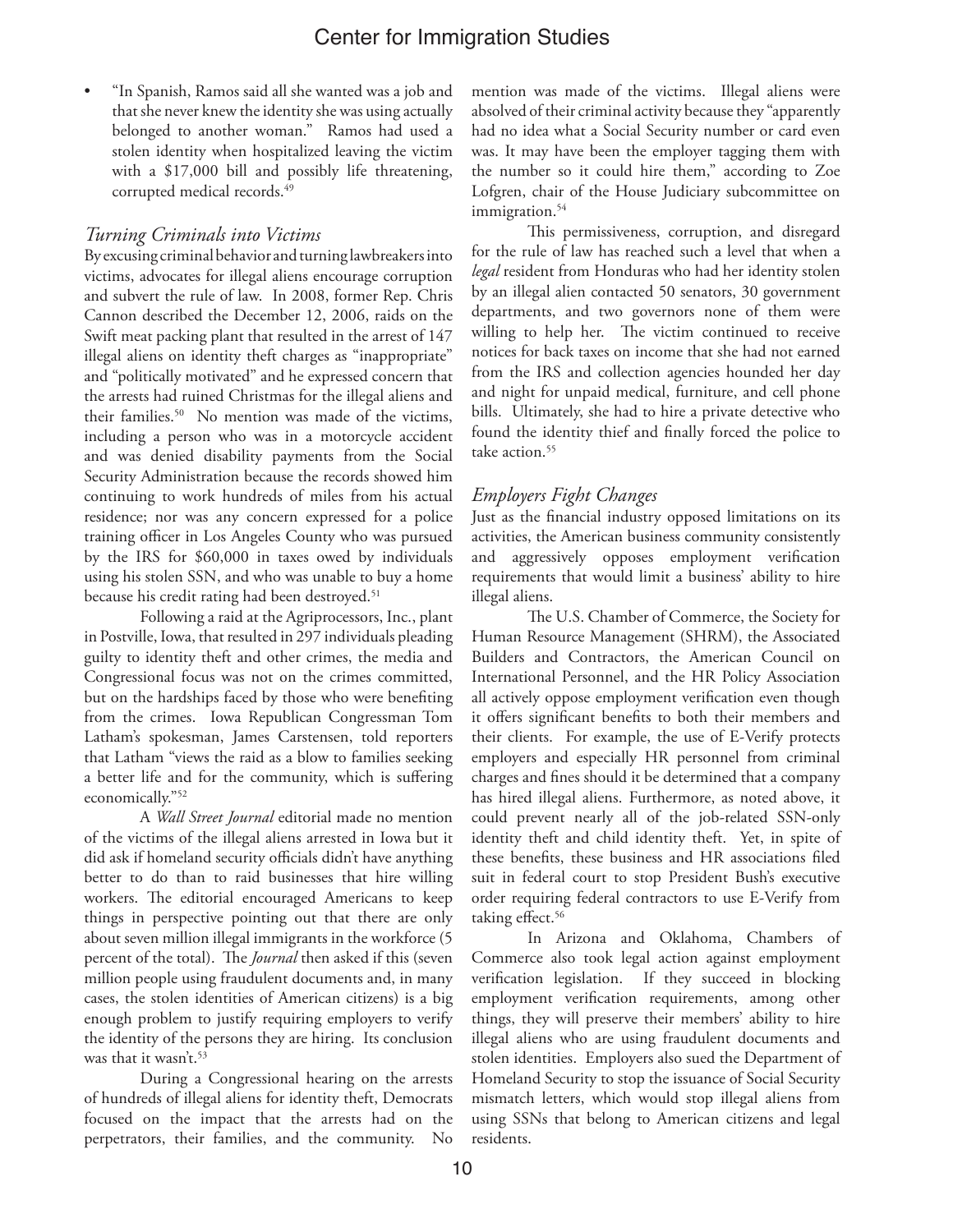#### *SSA and IRS Protect Identity Thieves*

The Social Security Administration turns a blind eye to illegal misuse of SSNs. It does not notify American citizens and legal residents when someone else uses their SSN nor does it inform law enforcement authorities. It does not remove a SSN that it has not issued from its database once that number begins to be used for fraudulent purposes. It would, however, issue that number to a new-born child, thereby giving the infant an instant credit history, possibly even an arrest record, and liability for any unpaid income taxes.<sup>57</sup>

Every year, the IRS receives millions of W-2s with names that don't match their SSNs. In spite of the fact that a majority of these come from states with large illegal alien populations and high rates of identity theft, the IRS allows even this obvious illegal activity to go largely unchallenged. As Mark W. Everson, the Commissioner of the IRS, said "We want your money whether you are here legally or not and whether you earned it legally or not."58

However, if an illegal alien using another person's SSN doesn't pay taxes on the income earned under that number, the IRS demands that the true owner of the number pay the outstanding taxes. In addition, if an illegal alien has already filed a return using an American citizen's SSN, the IRS will require the citizen to clear the matter up before accepting and processing the citizen's return. Even then, according to a report by the IRS's Taxpayer Advocate, "The IRS does not tell the taxpayer that identity theft is a possible cause of the problem nor does it describe the consequences of an insufficient or untimely response."59 Furthermore, according to Weld County Colorado Sheriff John Cooke "They [the IRS] know the Social Security numbers are stolen and they choose to ignore it."60

#### *Credit Bureaus Facilitate Identity Theft*

Like the IRS and Social Security Administration, the major credit reporting bureaus fail to support the rule of law and protect citizens and legal residents from SSN-only identity theft. Citing privacy concerns, they don't advise individuals when someone else starts using their SSN. They may, however, create sub-files under the true owners' names without any notification and when individuals review their credit reports, the credit bureaus will hide the sub-files from them in order to protect the privacy of the persons who have stolen their SSNs. The credit reporting bureaus will, however, allow businesses or other clients to see the subfiles and they may combine the credit scores of all of the files in the primary owner's record.<sup>61</sup>

#### *Leaders Reward Fraud and Identity Theft*

Ten states currently offer in-state tuition to illegal aliens who graduate from their high schools. When the beneficiaries of these programs are profiled in the press, some openly talk about their jobs and how hard they work to earn money to pay their tuition and living expenses. However, since the students are illegally in the United States and undocumented, the only way they could have gotten jobs with reputable employers was to commit two and possibly three felonies — document fraud, perjury on an I-9 form, and possibly identity theft.

In spite of this, when it appeared that Utah's special in-state tuition program for illegal aliens would be terminated, the president of the University of Utah, Michael Young, told the campus newspaper that he was willing to reduce the number of scholarships available for American citizens and legal residents in order to provide larger scholarships for illegal aliens. According to the paper, Young said "the U would have to tap into other scholarship funds, which they would be willing to do, but they would essentially have to decide whether to give scholarships to three documented students or one undocumented student."62

In 2008 when Utah legislators proposed a compromise bill that would have allowed students illegally in the United States to continue to be eligible for in-state tuition if the students would agree to refrain from working illegally, the University of Utah objected to the compromise. Gov. Jon Huntsman's office labeled the effort "punitive." Utah's Attorney General said that it was not appropriate to entangle students in the identity theft debate. The Commissioner of Higher Education's office took the position that the current law should remain unchanged. The Church of Jesus Christ of Latter Day Saints called on legislators to show compassion for illegal aliens and the Alliance for Unity, which is made up of the religious, political, business, and civic elite of Utah, issued a statement calling for in-state tuition to remain unchanged.

Throughout the debate on in-state tuition, religious, political, business, government, education, and civic leaders opposing the no-work requirements consistently sent the message that it is acceptable to break the law in order to earn money to pay for a college education. Those supporting the students further turned a blind eye to the fact that students illegally in the United States. won't be able to work legally in the United States after graduation.

# Controlling Identity Theft

A comprehensive approach is required if the United States is to control illegal alien document fraud and identity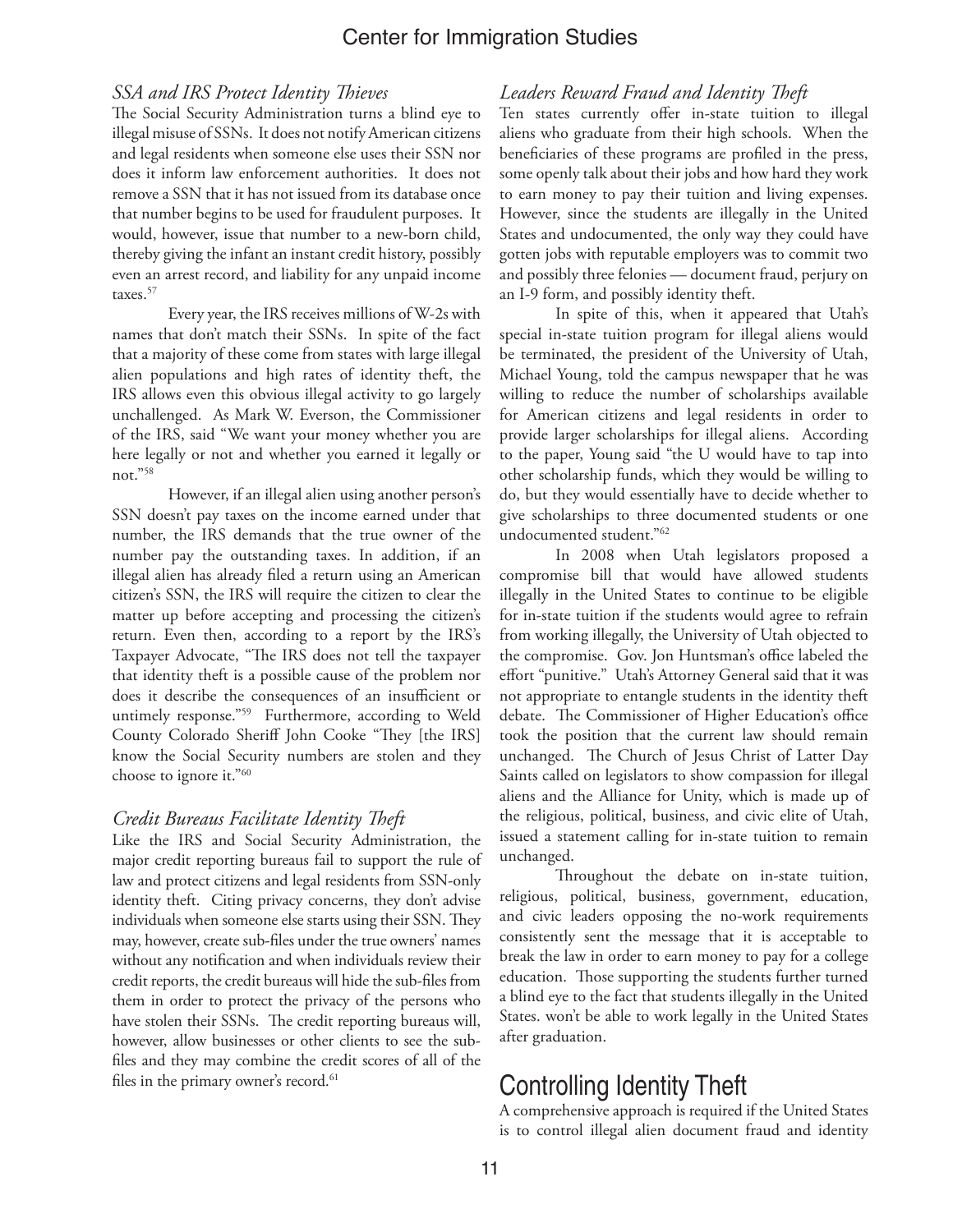theft. First, immediate steps must be taken to stop both ongoing and new cases of illegal alien document fraud and identity theft. Then fundamental reform of the United States immigration laws must be undertaken.

#### *1. Verify Employee Identity*

The recent ruling by the U.S. Supreme Court that allows illegal aliens to use the identities of American citizens and legal residents as long as they do not knowingly do so makes employment verification all the more important since the vast majority of illegal alien, job-related document fraud and identity theft could be stopped immediately if employers would simply verify the identities (name, date of birth, and SSN) of all new hires and current employees.

Employers can ensure that they have a legal workforce by using a combination of the federal government's E-Verify<sup>63</sup> and Social Security Number Verification Service (SSNVS) systems and by signing up for the federal government's IMAGE program or privately conducted audits.<sup>64</sup> E-Verify is a free, voluntary system that determines employment eligibility and the validity of SSNs of new hires. It returns results in seconds and is used by over 100,000 employers. SSNVS is a program that allows employers to match the SSNs of all current employees against the agency's records. The IMAGE program allows employers to verify the accuracy of I-9 forms submitted by all current employees and to ensure that they are doing everything possible to avoid employing illegal aliens. Alternatively, employers who do not want to use the federal government's systems can use fee-based, private employee verification and background checking services.

Although E-Verify was set up as a voluntary program, a growing number of governmental entities have either mandated its use or have provided incentives for employers to use it. At the federal level, former-president Bush issued Executive Order 12989 in June 2008, though implementation has been repeatedly delayed by the Obama administration.

Fourteen states have imposed some form of employment verification requirements on employers. In the majority of states this has been done through legislation. In other states, it has been done by executive order. Arizona and Mississippi require all employers in the state to use the federal government's free E-Verify program while other states limit the mandate to a varying combination of public employers, contractors, and sub-contactors. In South Carolina, state grantees are required to use E-Verify. Employers in Tennessee can have their business licenses suspended or terminated if they knowingly hire an illegal alien; however, employers who use E-Verify are protected from sanctions should they inadvertently hire an illegal alien. Illinois passed legislation prohibiting employers

from using E-Verify or any other verification program until federal government databases were able to meet stringent guidelines.65 The Illinois law is on hold pending the outcome of a court challenge filed by the Department of Homeland Security.

At the local level, elected officials in Mission Viejo, Calif., enacted an ordinance that requires the city and its contractors to use E-Verify. An ordinance passed by the city of Valley Park, Mo., denies business licenses to organizations that employ illegal immigrants. Under the Valley Park ordinance, employers who use E-Verify cannot have their licenses suspended if they were using E-Verify prior to the incident leading to the threatened suspension.<sup>66</sup> The Valley Park ordinance was upheld by a U.S. District Court and he 8th Circuit Court of Appeals. At the county level, Washington County, Utah, requires its contractors to certify that they do not knowingly hire illegal aliens and it sponsors a program that formally recognizes employers that voluntarily use E-Verify. Beaufort County, S.C., audits county businesses to help them complete the I-9 process correctly and to identify possible instances of document fraud.<sup>67</sup>

Table 3 (page 14) provides a list and short description of the actions taken by federal and state governments through the end of 2009.

The benefits of implementing employment verification programs extend beyond stopping illegal alien-driven document fraud and identity theft. Employment verification also prevents American citizens and legal residents from using fraudulent documents and stolen identities to obtain employment. For instance, pedophiles are no longer able to readily use fraudulent documents and identities in order to get jobs that provide them access to children.<sup>68</sup> It is much more difficult for deadbeat parents to hide their true identities in order to avoid having their wages garnished for child support payments. Gang members and others who are using fake identities and SSNs to cover up serious criminal convictions are no longer able to do so and parents who have ruined their own credit find it more difficult to use their children's SSNs to obtain additional credit.

The importance of universal employment verification cannot be overemphasized because it puts an end to easily created fraudulent documents that use the individual's own name and date of birth coupled with someone else's SSN. When employers use E-Verify to confirm employment eligibility and identities of new hires, verify SSNs, and conduct I-9 audits, the only alternative left for illegal aliens and others involved in criminal acts is to steal the total identities of American citizens and legal residents.

Total identity theft is significantly more difficult, especially on a large scale, than SSN-only identity theft. An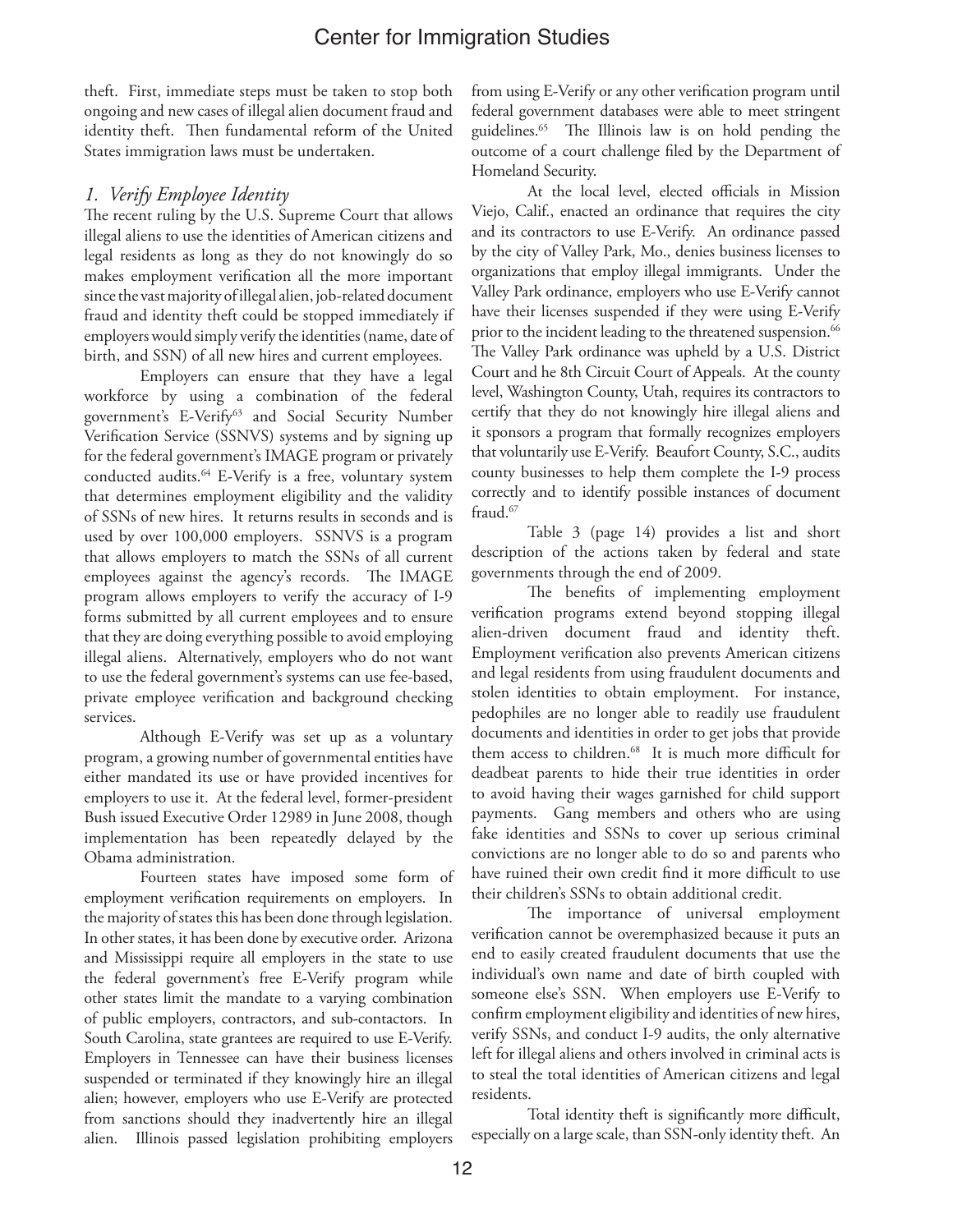individual has to obtain and use the exact full name, the exact date of birth, and the corresponding SSN of an actual person of the same gender. In addition, the person whose identity is stolen must be roughly the same age and the name should be appropriate for the person adopting it.

It would, therefore, be difficult for a 55-yearold man to take the identity of a 20-year-old man, for example. Because the birth date of the stolen identity has to be entered on the I-9, the human resource person processing the I-9 (if they are not complicit in the illegal hiring) should notice the discrepancy and refuse to enter the information into the E-Verify system. Child identity theft for employment purposes would no longer be possible because an adult could not use a child's birth date on the I-9 form and without it he could not clear the E-Verify check.

The Department of Homeland Security recognizes that E-Verify as currently constituted is not automatically able to detect total identity theft, although it has set up a monitoring unit to analyze queries with this goal. And, in order to address this problem, E-Verity is being upgraded to include photos.<sup>69</sup> Once photos are available, not only will the name, date of birth, and SSN have to exactly match, but the identity thief's physical appearance, too. This will make total identity theft even more difficult than it already is.

Many employers already routinely conduct drug testing, run credit checks, verify education records, confirm past employment histories, check the police records of new hires, and garnish wages for taxes or for child support. Verifying employment or responding to Social Security mismatch letters is not all that different from these forms of due diligence. Thus, employers' protests that employment verification is too burdensome are hard to justify.

In fact, employment verification, either through E-Verify or through other government or commercial employment verification systems, provides clear and specific benefits to both employers and to American citizens who are victims of document fraud and identity theft. The benefits that come from using E-Verify or a similar employment verification program include:

- Protection of American citizens from rampant SSNonly ID theft committed by illegal aliens who are not subject to prosecution as long as they deny knowingly using an SSN belonging to someone else.
- Exclusion of the vast majority of pedophiles, deadbeat parents, illegal aliens, and others using fraudulent documents and stolen identities from the workforce.
- Elimination of most Social Security mismatch letters, saving employers costs incurred when unauthorized workers have to be dismissed and new workers hired.
- Improved accuracy of wage and tax reporting by employers, alleviating the time and financial resources that otherwise would be necessary to correct previously submitted information.
- Protection of jobs for authorized U.S. workers who will spend and invest their wages in the local community rather than transferring a large portion to foreign countries.
- Reduction of verification-related discrimination and the protection of civil liberties and employee privacy.
- Protection for human resource professionals and hiring managers who may otherwise be pressured by employers to hire illegal aliens and later be charged with serious offenses while their employers go free.<sup>70</sup>
- Building good will by demonstrating to the community that the employer is actively working to protect them from individuals committing document fraud and identity theft.
- Protecting employers using E-Verify, who cannot be charged with a verification violation should an employee present the employer with documents that reasonably appear to be genuine and related to the employee presenting them.<sup>71</sup>
- Elimination of any pretense that an identity thief didn't knowingly use another person's identity because, in the case of total identity theft, the identity thief deliberately uses the victim's exact name in place of his or her own true name.

#### *2. Enforce State Laws*

State and local authorities should examine existing state laws on document fraud and identity theft to determine if they provide an option to address illegal employment problems. Some jurisdictions have found good options at the state level, and they provide an effective alternative that is cost-effective and independent of federal prosecutorial or enforcement capacity. In jurisdictions that have launched such programs, communities report experiencing an outflow of illegal aliens, regardless of whether the illegal aliens prosecuted for fraud and theft are actually removed by ICE.

One such successful program was developed by a group of sheriffs in the Florida Panhandle. After an influx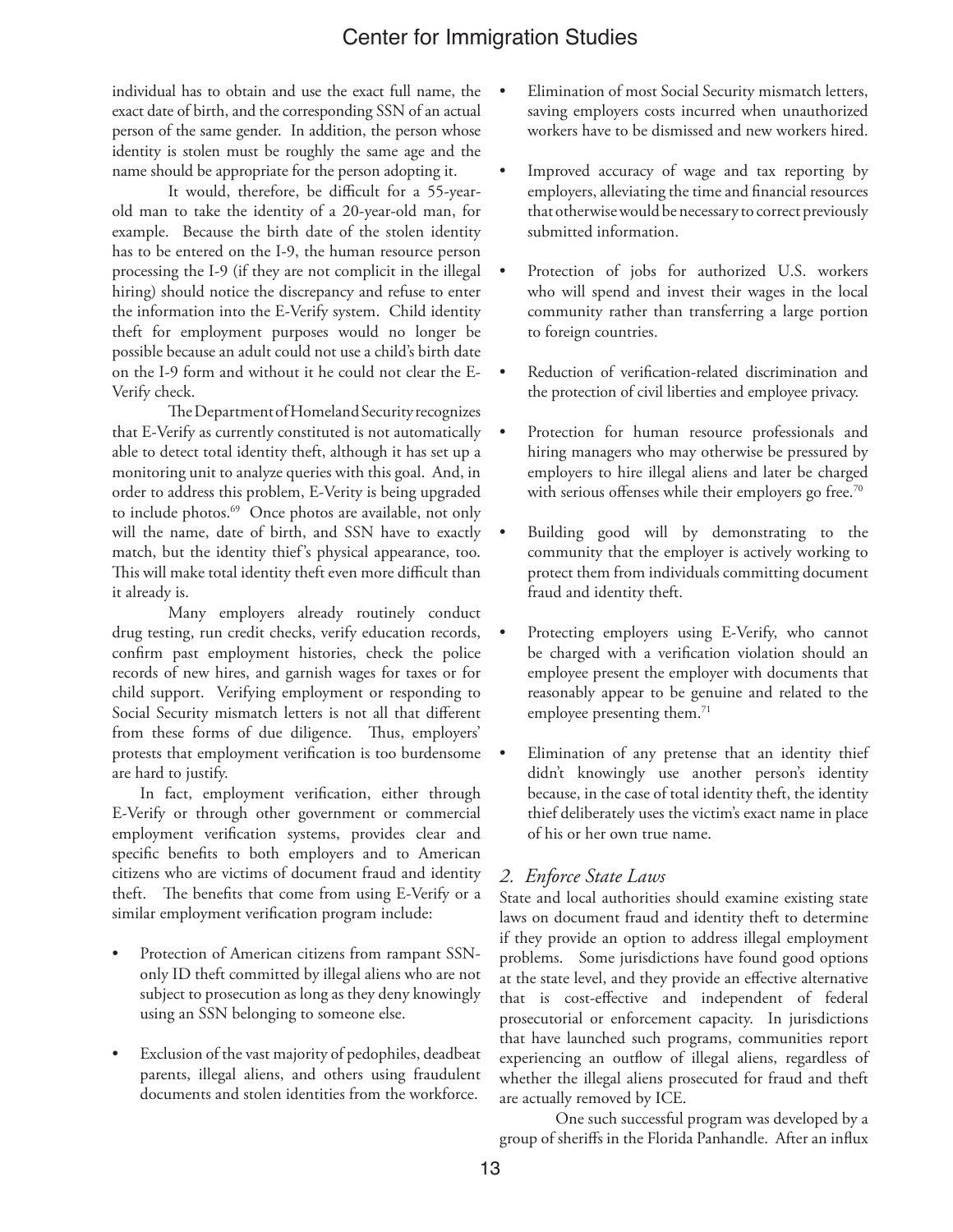# Table 3. E-Verify — Federal and State Mandates

| Level   | Government Bill and Signed and/or<br><b>Effective Date</b>                                                               | <b>Applies To</b>                                                                                                                                                                                                                                                                                                                |
|---------|--------------------------------------------------------------------------------------------------------------------------|----------------------------------------------------------------------------------------------------------------------------------------------------------------------------------------------------------------------------------------------------------------------------------------------------------------------------------|
| Federal | Executive Order 12989, signed<br>by President Bush June 6, 2008;<br>postponed by President Obama<br>until Sept. 30, 2009 | Federal departments and contractors                                                                                                                                                                                                                                                                                              |
| Ariz.   | H.B. 2779, signed into law on<br>July 2, 2007; effective January<br>1,2008                                               | All public and private employers<br>Upheld by the U.S. 9th Circuit Court of Appeals on September 17, 2008                                                                                                                                                                                                                        |
| Colo.   | HB 06-1343, signed into law<br>July 31, 2006; effective August<br>7,2006                                                 | Contractors for the state of Colorado and its subdivisions (most local<br>governments, districts, and other public entities)                                                                                                                                                                                                     |
| Ga.     | SB 529, signed into law April<br>17, 2006                                                                                | Public employers and contractors and subcontractors                                                                                                                                                                                                                                                                              |
| Idaho   | Executive Order 2006-04,<br>December 13, 2006                                                                            | State agencies and contractors                                                                                                                                                                                                                                                                                                   |
| Ill.    | Public Act 95-0138, signed into<br>law August 13, 2007                                                                   | Prohibits employers from enrolling in E-Verity until it is 99 percent accurate;<br>implementation delayed when Department of Homeland Security filed suit                                                                                                                                                                        |
| Minn.   | Executive Order 08-01, signed<br>into law January 7, 2008                                                                | State agencies and state contracts                                                                                                                                                                                                                                                                                               |
| Miss.   | SB 2988, July 1, 2008                                                                                                    | All employers, public and private, phased in from 2008 to 2011                                                                                                                                                                                                                                                                   |
| Mo.     | HB 1549, signed into law July 7,<br>2008; effective January 1, 2009                                                      | All public employers, state contractors, and certain recipients of subsidies, tax<br>abatements, or loans                                                                                                                                                                                                                        |
| Neb.    | LB403, effective October 1,2009                                                                                          | State and local agencies and contractors, among private employers, certain<br>economic development tax incentives available only to those who use E-Verify                                                                                                                                                                       |
| N.C.    | SB1523, signed into law August<br>23, 2006                                                                               | All state agencies, offices, and universities                                                                                                                                                                                                                                                                                    |
| Okla.   | HB 1804, signed into law May<br>15, 2007                                                                                 | All state and local government agencies and private employers with government<br>contracts; suspended pending court action                                                                                                                                                                                                       |
| R.I.    | Executive Order 08-01; signed<br>into law March 27, 2008                                                                 | State executive branch and all state contractors, sub-contractors, and grantees                                                                                                                                                                                                                                                  |
| S.C.    | H.4400, signed into law June 4,<br>2008                                                                                  | Requires employers to use E-Verify or other federal work authorization programs<br>or to only employ workers with a valid drivers license or identification card issued<br>by South Carolina or other state approved by the South Carolina Department of<br>Motor Vehicles; phased in from January 1, 2009 through July 10, 2010 |
| Tenn.   | HB 729, signed into law June<br>26, 2007; effective July 1, 2008                                                         | Suspends business licenses temporarily when employers "knowingly employ,<br>recruit, or refer for a fee for employment an illegal alien;" repeat offenders are<br>subject to a one-year suspension. Employers who use E-Verify are protected from<br>state sanctions.                                                            |
| Utah    | SB81, signed into law March 13,<br>2008; effective July 1, 2009                                                          | All public entities and their contractors.                                                                                                                                                                                                                                                                                       |

**Sources:** Verifications Inc. (www.verificationsinc.com/compliance-corner.html), Fisher & Phillips LLP (http://www.laborlawyers. com/files/15635\_State%20Survey%20of%20Immigration%20Laws.pdf), Dinsmore and Shohl, LLP (www.dinslaw.com/state\_e-verify\_ legislation/), National Conference of State Legislatures (http://www.ncsl.org/programs/immig/EVerifyFAQ.htm)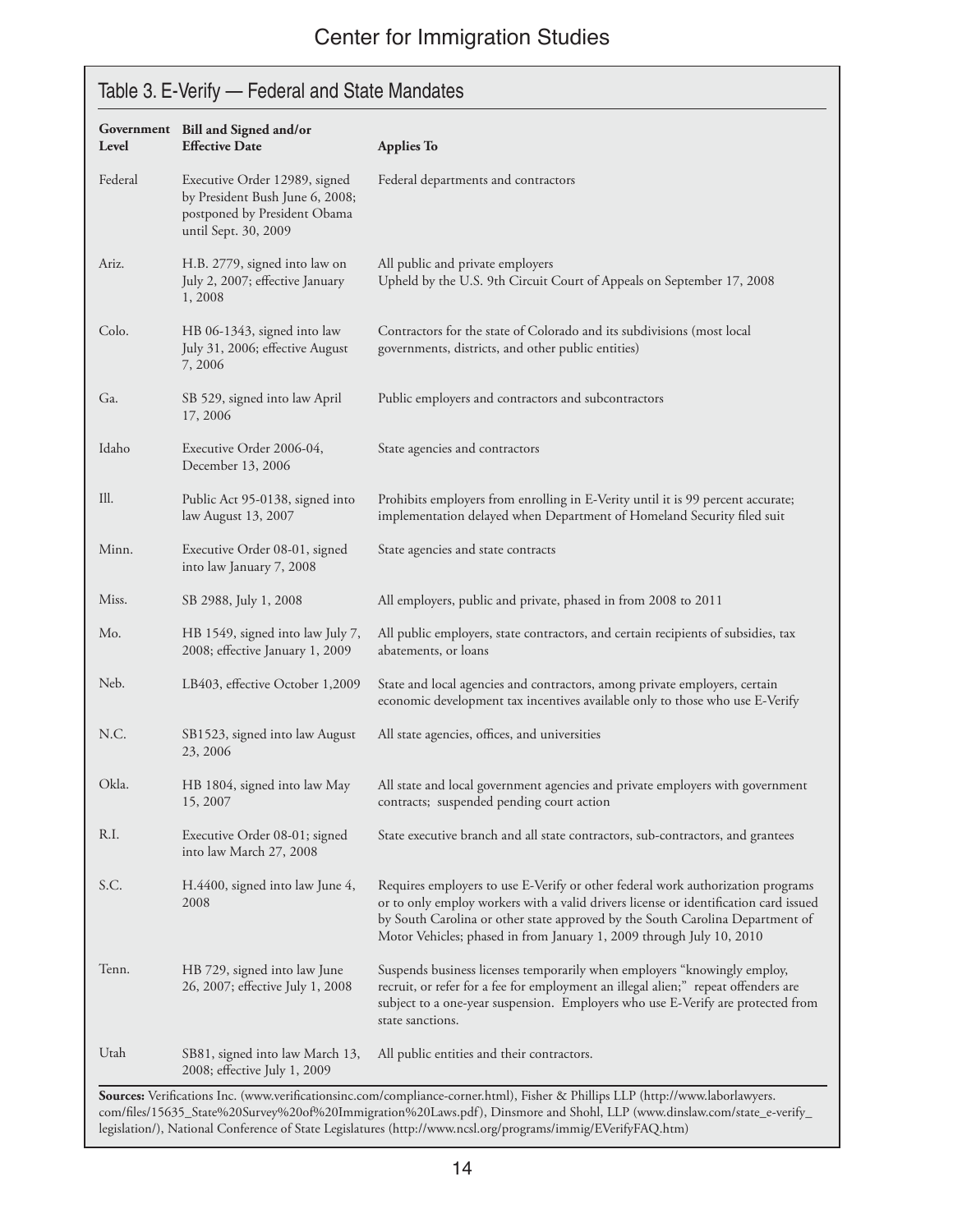of illegal workers attracted to construction jobs created following a major hurricane, the sheriffs' offices noticed a spike in incidences of false documents and identity theft. The perpetrators included both illegal aliens and U.S. citizens with criminal warrants trying to avoid detection. After many frustrating months spent trying to work with the regional ICE office to try to address the problem, they researched Florida statutes and found two sections that were appropriate:

Section 817.568, *Criminal Use of Personal Identification Information:*

"Any person who willfully and fraudulently creates or uses, or possesses with intent to fraudulently use, counterfeit or fictitious personal identification information concerning a fictitious individual, or concerning a real individual without first obtaining that real individual's consent, with intent to use such counterfeit or fictitious personal identification information for the purpose of committing or facilitating the commission of a fraud on another person, commits the offense of fraudulent creation or use, or possession with intent to fraudulently use, counterfeit or fictitious personal identification information, a felony of the third degree, punishable as provided in s. 775.082, s. 775.083, or s. 775.084."72

#### Section 440.105(4)(b)9, *False Information to Obtain Employment.*

"It shall be unlawful for any person . . . To knowingly present or cause to be presented any false, fraudulent, or misleading oral or written statement to any person as evidence of identity for the purpose of obtaining employment or filing or supporting a claim for workers' compensation benefits. . . . If the monetary value of any violation of this subsection:

- 1. Is less than \$20,000, the offender commits a felony of the third degree, punishable as provided in s. 775.082, s. 775.083, or s. 775.084.
- 2. Is \$20,000 or more, but less than \$100,000, the offender commits a felony of the second degree, punishable as provided in s. 775.082, s. 775.083, or s. 775.084.

3. Is \$100,000 or more, the offender commits a felony of the first degree, punishable as provided in s. 775.082, s. 775.083, or s. 775.084."73

After consulting with a State's Attorney, the Sheriffs proceeded to expand the investigative scope of an existing multi-county task force. Acting on tips from members of the communities, officers launched investigations at four businesses and their subcontractors. The task force also received requests for inspections from many businesses seeking confirmation that they employ a legal workforce.

According to records obtained from the Santa Rosa County Sheriff's Office, as of June 2008 the task force inspected 24 businesses and 171 employees. Twentyseven individuals were arrested and jailed. The Sheriff's Offices planned to notify ICE's Office of Detention and Removal of any felony convictions.

Within three months of the first inspections, communities in the Panhandle region began to report that noticeable numbers of illegal immigrants and their families were leaving the area.<sup>74</sup> Illegal aliens interviewed by local news media stated that they had difficulty finding jobs. As a result of the inspections, businesses become better informed of their responsibilities to review documents. These results are achieved without agencies having to conduct large numbers of inspections or make large numbers of arrests. Similar programs in other locations have achieved comparable results.75

### *3. Spread the Word*

In addition to a robust employment verification program, governments, businesses, and charitable, educational, religious, and civic organizations should undertake a comprehensive outreach program to emphasize the rule of law to illegal aliens and that document fraud and identity theft are not acceptable in the United States. Messaging should make it clear that document fraud and forgery, signing an I-9 under penalty of perjury, and identity theft are serious crimes that have real victims and consequences. These crimes can result in incarceration, deportation, and eliminate the possibility of ever attaining legal status.

Community leaders also should assist the American citizens and legal residents who are the victims of these crimes. The families of illegal aliens committing these crimes should receive the same level of sympathy and assistance that would be accorded to the family of an American who has fallen on hard times, committed a crime, and is then arrested and jailed.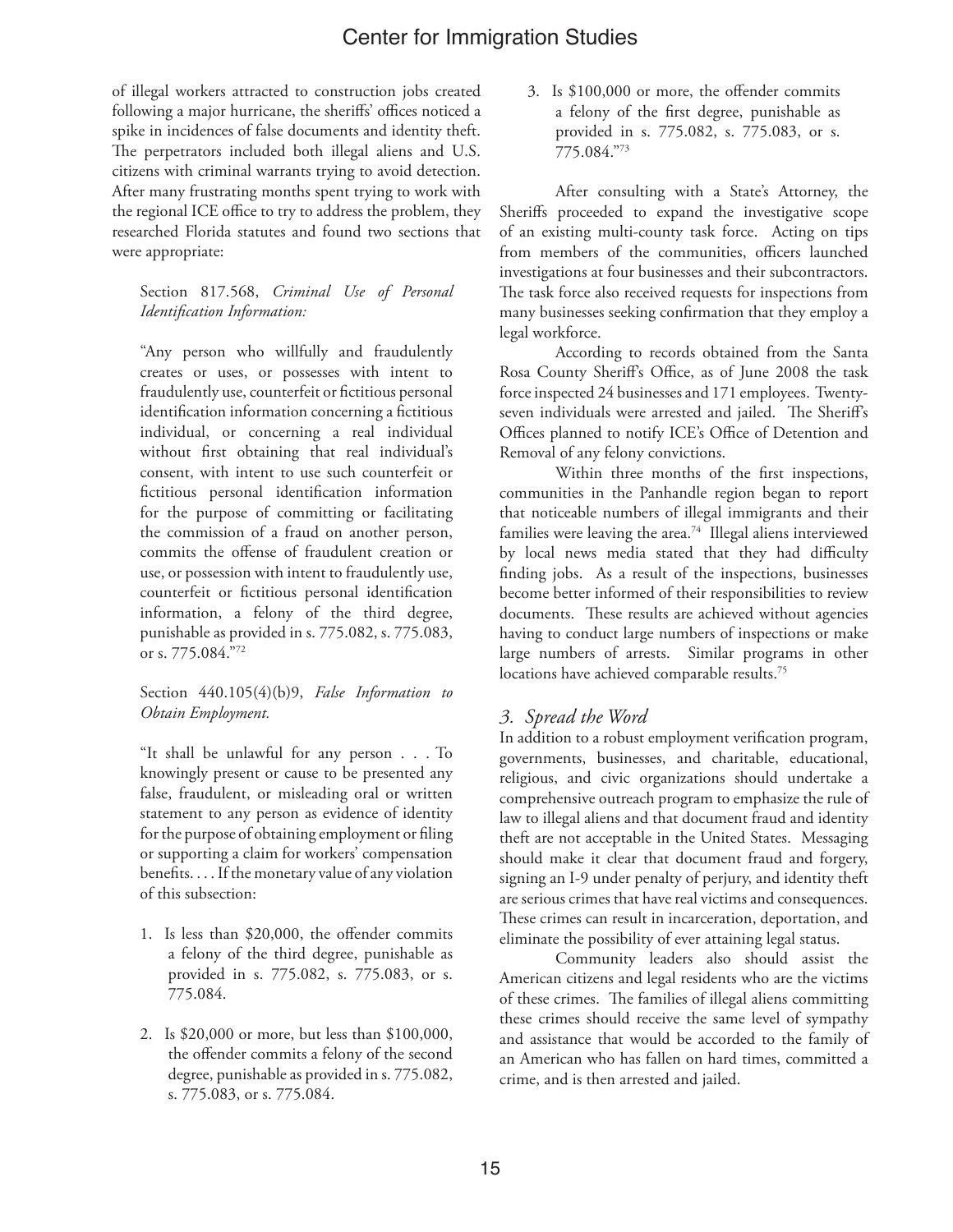#### *4. Use No-Match Letters*

In addition to employment verification, employers should be required to take appropriate action on all Social Security mismatch letters, as proposed by the Bush administration,<sup>76</sup> thereby sending the message that hiring individuals using fraudulent documents and stolen identities is not acceptable and will not be condoned. The Obama administration is still reviewing this rule, pending the outcome of a lawsuit filed by a group of organizations opposed to immigration law enforcement.<sup>77</sup> There are reportedly 140,000 such letters ready to be mailed to employers with 10 or more employees whose records have SSN discrepancies, possibly identifying more than a million illegal workers. This measure is important, because other electronic verification programs cover only new hires or benefits applicants, while the no-match letters cover all current employees.

#### *5. Confirm Arrestees' Documents*

When document fraud and identity theft are discovered, appropriate charges should be brought and following the resolution of the case, the illegal alien should be deported. ICE provides local law enforcement agencies an opportunity to team with them to combat specific challenges in their communities, including the use of fraudulent documents and identity theft. The Law Enforcement Support Center (LESC) provides timely, accurate information and assistance to federal, state, and local law enforcement, corrections, and court system communities on immigration status and identity information on aliens suspected, arrested, or convicted of criminal activity. Electronic access to LESC records is available through the Immigration Alien Query screen on the International Justice and Public Safety Network.78

In addition, ICE offers local law enforcement agencies advanced training in documents and immigration status screening through its 287(g) delegation of authority program. Alabama and Georgia have used this training to prevent the issuance of drivers licenses to illegal aliens or others using fraudulent immigration documents, and officers in South Carolina and Florida use the program to address job-related identity fraud. Condensed versions of this training (without the delegation of authority) are available in the private sector.

#### *6. Make IRS and SSA Help*

Congress should pass legislation requiring the Internal Revenue Service and Social Security Administration to report all misuse of SSNs to appropriate law enforcement authorities including the Department of Homeland Security. In addition, the IRS and Social Security Administration should use the authority they already have to go after individuals who are misusing SSNs.

Congress also should make it an unambiguous felony to use another person's SSN or other identifying information, either knowingly or *unknowingly*, to obtain employment, government benefits, or anything else of value. Legislation should require that any fines or fees paid by illegal aliens who have committed identity theft be put into a fund that can be accessed by victims of illegal-alien identity theft in order to help offset the financial costs and the time spent recovering their identities.

Furthermore, Congress should pass legislation that requires the federal government and private entities to notify individuals when someone else is using their identity. Consideration should be given to legislation that would authorize victims of illegal-alien identity theft to sue the illegal alien's employer unless the employer used an employment verification program.

#### *7. Reform Immigration Laws*

Any future immigration reform bill should contain the following:

- A specific prohibition against granting immigration benefits of any kind, including legalization, if the alien has committed document fraud and identity theft, either knowingly or unknowingly, and a requirement that all such discoveries be turned over to law enforcement for prosecution if action has not already been taken.
- Alternatively, a provision requiring that when identity theft is discovered during the course of reviewing an illegal alien's application for a change of immigration status or for a visa, that all action on the application be immediately suspended until the identity theft victims are made whole. No further action will be taken on the application until (1) all of the damage caused by the identity theft, whether intentional or not, has been cleared up and (2) the victim has been fully reimbursed for all money and time expended in order to recover his or her identity or the identity of his or her child.
- Sanctions on employers who are found to have committed illegal acts when an illegal alien's application for change of status or for a visa is processed. Illegal acts include, but are not limited to, employing illegal aliens "off the books," not paying payroll taxes on illegal labor, employing multiple individuals using the same SSN, failing to take action on Social Security mismatch letters and/or knowingly hiring illegal aliens. In addition, all such discoveries should be turned over to law enforcement for prosecution.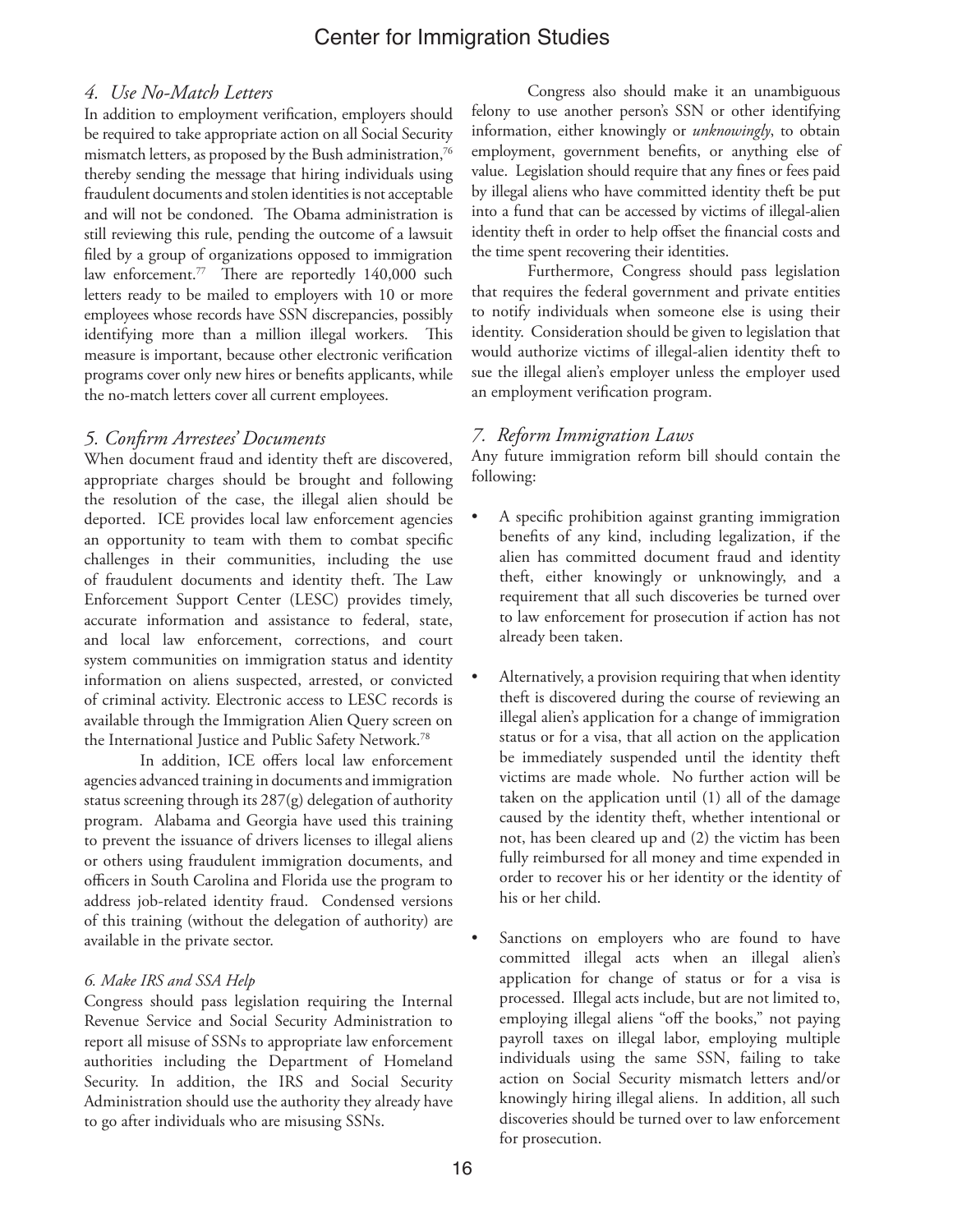# Summary and Conclusion

A nation flourishes when people respect the rule of law and abhor corruption in all its forms. As demonstrated by the current financial crisis, corruption can be devastating for millions of people.

Under the rule of law, when people disagree with a law, they work to change it while upholding it until such time as it is amended, abolished, or totally rewritten. However, today millions of men, women, and children are the victims of illegal-alien-driven identity theft because America's political, civic, education, business, religious, education, and media leaders endorse and allow fraud to permeate our immigration system.

Leaders and citizens must individually and collectively take action to protect Americans and legal

residents against illegal immigration-driven document fraud and identity theft. All employers must verify the employment eligibility and identities of new hires and existing employees. Illegal aliens must understand that the corruption of their home countries will not be tolerated in the United States and that document fraud, perjury on I-9 forms, and identity theft to obtain jobs is not acceptable. They must also understand that individuals committing these crimes will be held accountable.

Any eventual immigration reform must recognize and compensate the victims of illegal-alien-driven identity theft while denying amnesty from these crimes to illegal aliens, regardless of whether they have previously been convicted of these crimes or not. Finally, any immigration reform has to end the corruption associated with illegal immigration.

# End Notes

1 http://www.ftc.gov/bcp/edu/microsites/idtheft/consumers/about-identitytheft.html#Whatisidentitytheft

2 Howard Fisher, "Challenges Expected to State's ID Theft Law, Capitol Media Services May 4, 2009, http://www.eastvalleytribune.com/ story/138778.

3 Joe Lambe, "Supreme Court Ruling Will Affect Identity Theft Cases in Kansas, Missouri," the *Kansas City Star*, May 11, 2009, http://www. kansascity.com/news/breaking\_news/v-print/story/1190936.html

4 Identity Theft 911, *Report Examines Why Texas Ranks High for Identity Theft*, May 5, 2008, http://www.identitytheft911.com/company/press/ release.ext?sp=10467.

5 Chris Casey, "Identity theft 'rampant,' UNC students learn," *Greeley Tribune*, November 16, 2008, http://www.greeleytrib.com/ article/20071116/NEWS/111160116 .

6 General Accounting Office, *Identity Fraud: Prevelance and Links to Alien Illegal Activities*, June 25, 2002, (GAO-02-830T), http://www.gao.gov/new. items/d02830t.pdf .

7 Eduardo Porter ,"Illegal Immigrants Are Bolstering Social Security With Billions," *The New York Times*, April 5, 2005, http://www.nytimes. com/2005/04/05/business/05immigration.html

8 "Claims of ID fraud lead to largest raid in state history," *DesMoines Register*, May 12, 2008, http://www.desmoinesregister.com/apps/pbcs.dll/ article?AID=/20080512/NEWS/80512012/1001.

9 Department of Homeland Security, *ICE and Department of Justice Joint Operation Targets Identity Theft at Poultry Process Plants in Five States: Many Workers Facing Criminal Charges*, April 16, 2008, http://www.ice.gov/pi/ news/newsreleases/articles/080416dallas.htm . 10 "Identity Theft Details Released; LULAC Condemns Raid," KLTV, April

17, 2008, http://www.kltv.com/Global/story.asp?S=8184467.

<sup>11</sup> Ibid.

12 Federal Trade Commission, *Consumer Sentinel Network: Data Book for January,* December 2008, February 2009, http://www.ftc.gov/sentinel/ reports/sentinel-annual-reports/sentinel-cy2008.pdf.

<sup>13</sup> U.S. Immigration and Customs Enforcement, "ICE Investigations: Mission Roles in Multi-Agency Areas of Responsibility," August 2007, http://www.fbiic.gov/public/2008/may/ICE\_Mission\_Roles.pdf.

<sup>14</sup> Miriam Jordan, "How to Make Identity Theft Worse; IRS Audit Launches Emerita de Jesus Into Fight To Get Her Name Back," the *Wall*  *Street Journal*, August 7, 2008; Page A8, http://online.wsj.com/article/ SB121807447764219305.html.

Remarks by Secretary of Homeland Security Michael Chertoff, Immigration and Customs Enforcement Assistant Secretary Julie Myers, and Federal Trade Commission Chairman Deborah Platt Majoras at a press conference on Operation Wagon Train, Department of Homeland Security press release, December 13, 2006, http://www.dhs.gov/xnews/releases/ pr\_1166047951514.shtm.

16 As reported by Steven Malanga in *City Journal*, Spring 2008, http://www.

city-journal.org/2008/18\_2\_snd-identity\_theft.html. 17 "Identity Theft 911 report blames illegal immigration, government inaction for state's top ranking*," The Business Journal of Phoenix*, March 4, 2008, http://www.bizjournals.com/phoenix/stories/2008/03/03/daily17. html?t=printable ; For full report go to: http://identitytheft911.org/ attachment.do?sp=10408.

<sup>18</sup> Utah Work Force Services handout distributed on the floor of the Utah House of Representatives by Representative Karen Morgan, 2007. 19 *Ibid*.

20 Identity Theft 911, *Report Examines Why Texas Ranks High for Identity Theft*, *op. cit.*

21 Bob Mims, "ID Theft is the No. 1 runaway U.S. crime," the *Salt Lake Tribune*, May 3, 2006, at http://www.sutherlandinstitute.org/news/news\_

<sup>22</sup> Remarks by Secretary of Homeland Security Michael Chertoff, Immigration and Customs Enforcement Assistant Secretary Julie Myers, and Federal Trade Commission Chairman Deborah Platt Majoras at a press conference on Operation Wagon Train, Department of Homeland Security Press Release, December 13, 2006, http://www.dhs.gov/xnews/releases/ pr\_1166047951514.shtm.

<sup>23</sup> Utah Attorney General's Office, "ID Theft Isn't Just for Grown-Ups," press release, July 2005.

24 Bob Sullivan, "The Secret List of ID Theft Victims: Consumers Could Be Warned, but U.S. Government Isn't Talking," MSNBC, January 29, 2005, http://www.msnbc.msn.com/id/6814673.

<sup>25</sup> "Pueblo man falls victim to identity theft," KOAA, Colorado Springs, Colo., April 13, 2007, http://www.koaa.com/news/view.asp?ID=7375. 26 "Undercover Operation Cracked Illegal Alien Network, WOAI-TV,

January 4, 2008, http://www.freerepublic.com/focus/f-news/1949019/posts.

27 Roxana Hegeman, "Illegal Immigrants Assuming False IDs to Get Credit, Jobs," Associated Press, January 4, 2008, http://www.bnd.com/336/ story/219085.html.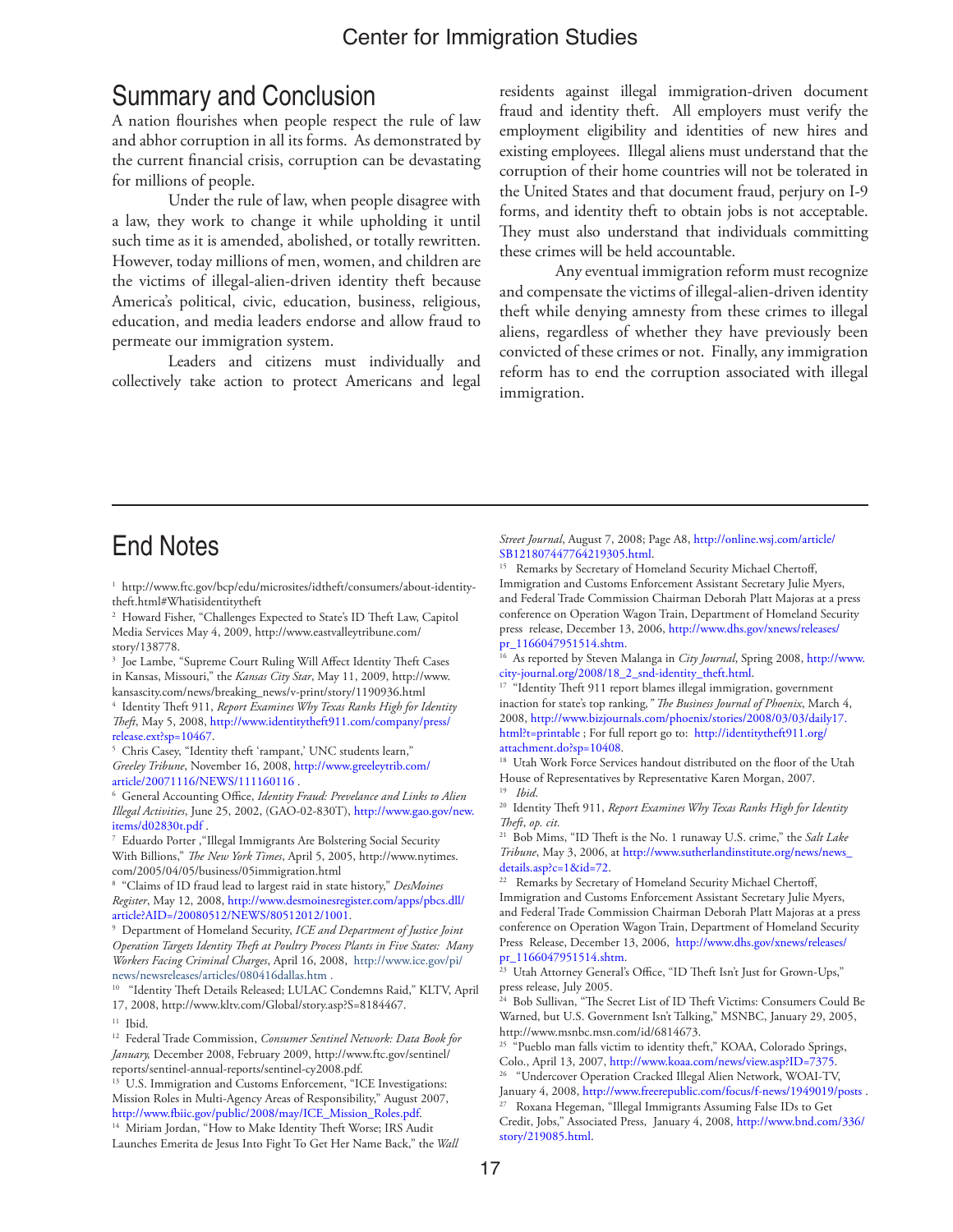<sup>28</sup> FAQ #6, Transparency International, http://www.transparency.org/news\_ room/faq/corruption\_faq.<br><sup>29</sup> For a copy of the amendment, see: http://le.utah.gov/~2008/pamend/

sb0081s01.hfap.09.htm.<br><sup>30</sup> Amanda Butterfield Reporting, "Thousands Show Up for Monday's

Immigration Rally," KSL-TV, April 10, 2006, http://www.ksl.com/index. php?nid=148&sid=188922.

31 Mike Peters, "13 year-old-case led to new probe," *Greeley Tribune*, November 14, 2008, http://www.greeleytribune.com/article/20081114/ NEWS/811149979/1002/NONE&parentprofile=1001&title=13-yearold%20case%20led%20to%20new%20probe.

32 Jessica Vaughan, Attrition Through Enforcement: A Cost-Effective Way to Shrink the Illegal Population, Center for Immigration Studies<br>Backgrounder, p. 8, http://www.cis.org/articles/2006/back406.pdf.

<sup>33</sup> Dan Frosch, "Paying Taxes, and Fearing Deportation," *The New York Times,* February 1, 2009, http://www.nytimes.com/2009/02/02/us/greeley. html. 34 Nina Bernstein, "Tax Returns Rise for Immigrants in U.S. Illegally," *The* 

*New York Times*, April 16, 2007, http://www.nytimes.com/2007/04/16/ nyregion/16immig.html.

35 Michael Perrault, "Crime 'franchise' hub in Denver," *The Denver Business Journal*, March 3, 2006, http://denver.bizjournals.com/denver/ stories/2006/03/06/story3.html .

<sup>36</sup> Maria Gulucci, Associated Press, "Strong dollar means migrants sent more home," the *Salt Lake Tribune*, October 5, 2008, www.sltrib.com/ portlet/article/html/fragments/print\_article.jsp?articleId=11151607&siteId  $=297.$ 

 $^{37}$  "Trends in Immigrant and Native Employment," by Steven Camarota and Karen Jensenius, Center for Immigration Studies *Backgrounder*, April 2009, http://cis.org/FirstQuarter2009Unemployment

38 Rakesh Kochar, "Latino Workers in the Ongoing Recession: 2007 to 2008," Pew Hispanic Center, Washington DC, December 15, 2008, http://

<sup>39</sup> According to the University of North Carolina's Highway Safety Research Center, 7.04 percent of Hispanic drivers involved in crashes in the state in 2005 were suspected of driving while intoxicated. That compares with 2.82 percent of whites in crashes and 2.29 percent of African Americans (www.usatoday.com/news/nation/2007-04-10-hispanic-dui\_N.htm).

"Drinking and driving has been shown to be more prevalent among Latinos than among other groups," states the report *Traffic Safety Among Latino Populations in California*, by the Traffic Safety Center of the University of California, Berkeley. Nashville police found that Hispanics (about 6 percent of the city's population) caused 17 percent of fatal crashes in 2006. www.heraldtribune.com/apps/pbcs.dll/article?AID=/20070520/ OPINION/705200362/1030.

<sup>40</sup> At one time almost a dozen states issued drivers licenses to illegal aliens. As of February 2009 only four states continue to issue drivers licenses to illegal aliens (Hawaii, Washington, Maryland, and New Mexico) and one state issues a driving privilege card (Utah). When Michigan stopped issuing drivers licenses to illegal aliens, according to *USA Today*, Martha Gonzalez-Cortes of Michigan's Office of Migrant Affairs said she was concerned that illegal immigrants would drive without licenses and insurance. "As the number of accidents involving uninsured drivers goes up, that will get passed along to the average consumer," she says, reinforcing the notion that illegal aliens are not necessarily law abiding and that Americans are victims of their illegal activities. http://www.usatoday.com/news/nation/2008-01-29-illegalimmigrants-licenses\_N.htm.<br><sup>41</sup> Kevin Johnson, "FBI: Burgeoning Gangs Behind 80 Precent of U.S.

Crime," *USA Today*, January 29, 2009, http://www.usatoday.com/news/ nation/2009-01-29-ms13\_N.htm.

<sup>42</sup> Jessica M. Vaughan and John D. Feere, "Taking Back the Streets: ICE and Local Law Enforcement Target Immigrant Gangs," Center for Immigration Studies *Backgrounder*, September 2008, http://www.cis.org/ ImmigrantGangs.

43 Unofficial Transcript, Take2, KUTV, Salt Lake City Utah, April 24, 2006. Note: In "Social Security Number Only" identity theft cases, the individual whose number is being used does not get credit for the Social Security payments made under his/her number. Rather Social Security puts the illegal alien's Social Security payments in a suspense account.

<sup>44</sup> Juliana Barbassa, "Immigration Debate Heats Up Tax Time," Forbes.

com, April 12, 2007, http://www.forbes.com/feeds/ap/2007/04/12/ ap3607517.html.

45 "Veto These Bills, Governor", editorial, *Deseret Morning News*, March 7, 2008, http://deseretnews.com/article/1,5143,695259504,00.html. 46 Unofficial Transcript, Take2, KUTV, April 24, 2006.

47 Stephen Smith, Marktplace Public Radio, Minneapolis, Minnesota, December 17, 2008, http://marketplace.publicradio.org/display/ web/2008/12/17/pm\_undocumented/#.

<sup>48</sup> Jennifer W. Sanchez, "As Deportation Nears, Writing Is a Comfort; Chilean Woman Who Was Arrested in the Swift Raid Writes Her Story," the *Salt Lake Tribune*, March 26, 2007, http://www.sltrib.com/portlet/article/ html/fragments/print\_article.jsp?articleId=5521582&siteId=297.

49 Gary Harper, "Hospital bill alerts woman to identity theft," azfamily. com, April 30, 2007, http://www.azfamily.com/news/3oys/stories/ KTVK3OYS20070430\_identity-theft.2485279a.html.

50 Sheena McFarland, "U.S. Rep. Cannon Says States Should Butt Out of Immigration reform," the *Salt Lake Tribune,* February 20, 2008, http://www. sltrib.com/news/ci\_8315888.

51 Kristen Moulton, "Swift Worker Fallout: The Pain Behind the Stolen Identities**,"** the *Salt Lake Tribune,* February 10, 2008, http://www.sltrib. com/news/ci\_8185719.

52 David Pitt, "Immigration Raid Spurs Calls for Action vs. Owners," the Associated Press, June 1, 2008, http://www.washingtonpost.com/wp-dyn/ content/article/2008/06/01/AR2008060101059\_pf.html .

53 "Immigration Theater," Editorial, the *Wall Street Journal*, May 24, 2008, http://online.wsj.com/article/SB121158309540718721.html.

54 Carolyn Lochhead, "Democrats Blast Bush Administration for Targeting Workers, Not Employers, in Immigration Raids," *San Francisco Chronicle,* July 24, 2008, http://www.sfgate.com/cgi-bin/article.cgi?f=/c/a/2008/07/24/ MN6P11V1JC.DTL&type=printable.

55 Miriam Jordan, "How to Make Identity Theft Worse; IRS Audit Launches Emerita de Jesus Into Fight To Get Her Name Back," the *Wall Street Journal*, August 7, 2008; Page A8, http://online.wsj.com/article/ SB121807447764219305.html . Note: This article reports that as more employers are required to verify names and Social Security numbers, ".... undocumented immigrants [desperate to get a job], increasingly are acquiring the bona fide documents of legal residents or citizens," but "these immigrants don't usually aim to steal a good name to run up huge bills. They typically use the acquired identities to elude E-Verify and get a job... Most victims of identity theft practiced by undocumented immigrants never realize it, because the immigrants don't loot their victim's accounts." 56 Steve Bates, "SHRM Sues to Block E-Verify Mandate for Contractors," *HR News*, December 24, 2008, http://www.shrm.org/hrnews\_published/ articles/CMS\_027463.asp.

57 Debbie Dujanovic, "Investigative Report: Could Your Child's ID Already Be Stolen?" KSL-TV, Salt Lake City, Utah, February 6, 2006, http://www. ksl.com/index.php?nid=148&sid=160060.

58 Nina Bernstein, "Tax Returns Rise for Immigrants in U.S. Illegally," *The New York Times*, April 16, 2007, http://www.nytimes.com/2007/04/16/ nyregion/16immig.html?\_r=2&hp=&oref=slogin&pagewanted=print.

<sup>59</sup> The National Taxpayer Advocate's Report to Congress: Fiscal Year 2009 Objectives, June 30, 2008, http://www.irs.gov/pub/irs-utl/ fy09objectivesreport.pdf .

60 Dan Frosch, "Paying Taxes and Fearing Deportation," *The New York Times*, February 2, 2009, http://www.nytimes.com/2009/02/02/us/ 02greeley.html.

61 Bob Sullivan, Technology correspondent, "The Secret List of ID Theft Victims: Consumers Could Be Warned, but U.S Government Isn't Talking," MSNBC, January 29, 2005, " http://www.msnbc.msn.com/id/6814673/. Rochelle McConkie, "U Fights to Keep In-State Tuition for Undocumented Students," *Utah Daily Chronicle*, January 31, 2008, http://media.www.dailyutahchronicle.com/media/storage/paper244/

news/2008/01/31/News/U.Fights.To.Keep.InState.Tuition.For. Undocumented.Students-3179519.shtml .

63 E-Verify (formerly known as the Basic Pilot/Employment Eligibility Verification Program) is an Internet-based system operated by the Department of Homeland Security (DHS) in partnership with the Social Security Administration (SSA) that allows participating employers to electronically verify the employment eligibility of their newly hired employees. E-Verify is free and voluntary and is the best means available for determining employment eligibility of new hires and the validity of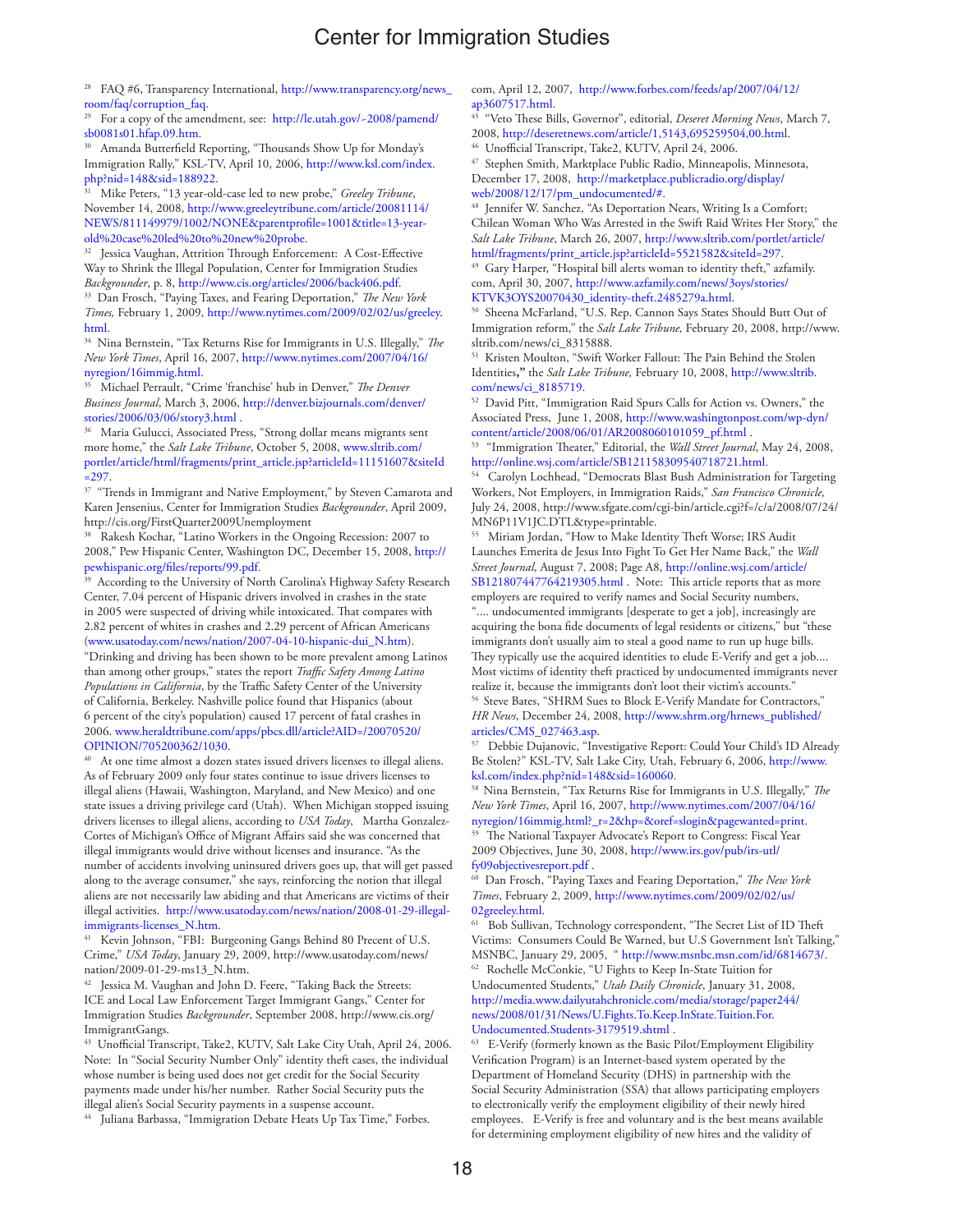their Social Security numbers. For more information, see Department of Homeland Security, www.dhs.gov/everify.<br><sup>64</sup> ICE Mutual Agreement between Government and Employers (IMAGE),

Department of Homeland Security, www.dhs.gov/xnews/releases/press\_

release\_0966.shtm. ICE provides training and education to IMAGE partners on proper hiring procedures, fraudulent document detection, and anti-discrimination laws. ICE also shares data with employers on the latest illegal schemes used to circumvent legal hiring processes. Furthermore, ICE reviews the hiring and employment practices of IMAGE partners and works collaboratively with them to correct isolated, minor compliance issues that are detected. Those companies that comply with the terms of IMAGE will become "IMAGE certified." Participation in IMAGE will help companies reduce unauthorized employment and minimize identity theft. An IMAGE participant can better protect the integrity of its workforce by helping ensure that employees are who they represent themselves to be.

65 Public Act 95-0138, signed into law, August 13, 2007, with effective date of January 1, 2008. "Employers are prohibited from enrolling in any Employment Eligibility Verification System, including the E-Verify (formerly Basic Pilot) program, until the Social Security Administration and Department of Homeland Security databases are able to make a determination on 99 percent of the tentative non-confirmation notices issued to employers within three days, unless otherwise required by federal law." Verifications, Inc., http://www.verificationsinc.com/illinois-e-verify. html .

66 "Federal Judge Upholds Valley Park, Missouri, Ordinance that Suspends Business Licenses of Employers Who Hire Undocumented Workers," Labor and Employment Law, CCH, February 2, 2008, http://hr.cch.com/news/ employment/020808a.asp\.

 $\frac{67}{1}$  Jessica Vaughan, "SC County's Innovative Business Auditing Program Curbs Illegal Employment," http://cis.org/vaughan/SCCoBusinessAuditing. <sup>68</sup> In Utah, a man who called himself the "king of child pornography" and who was profiled on *America's Most Wanted* was arrested when a landlord discovered that he was using the Social Security number of a 91-year-old man. There were warrants for his arrest in several states for child sex offenses and he previously had been convicted in 1983 for a sex offense against a child. *Deseret News*, June 30, 2007, http://www.deseretnews.com/dn/print/ 1,1442,680195349,00.html.

According to the U.S. Citizenship and Immigration Services website: "We are aware that some aliens without work-authorization use identity fraud to obtain employment in this country. To help prevent this problem, the E-Verify program introduced a photo screening capability, which is still under development, into the verification process last September (2008)..... We are also working to expand the types of documents for which the E-Verify system will allow photo confirmation. The strength of this tool is directly dependent on the range of documents for which it can be used, and our long-term goal is for the E-Verify photo screening process be able to verify the photos on all identity documents that an employee may present as acceptable Form I-9 documentation," http://www.uscis.gov/portal/site/uscis/ menuitem.5af9bb95919f35e66f614176543f6d1a/

?vgnextoid=bca6fa693660a110VgnVCM1000004718190aRCRD&vgnextc hannel=75bce2e261405110VgnVCM1000004718190aRCRD.

70 When charges are brought against companies for hiring illegal aliens, mid-level managers and human resource staff who are pressured by the companies to hire illegal aliens are often charged with felonies while the company and its senior officials deny any knowledge of the illegal activities. Raids on Pilgrim's Pride meat packing plants identified 14 human resource personnel suspected of knowingly employing illegal aliens; one was arrested and immediately fired by the company which said it was fully cooperating and not facing any charges. ("Undercover Operation Cracked Illegal Alien Network," WOAI-TV, January 4, 2008, http://www.freerepublic.com/ focus/f-news/1949019/posts; also "As ICE Cracks Down on Workplaces, ID Scams Crank Up, the *Dallas Morning News*, January 5, 2008, http://www. dallasnews.com/sharedcontent/dws/news/texassouthwest/stories/DNidtheft\_05tex.ART.North.Edition1.3782cf0.html ). Human resource departments were also implicated in knowingly hiring illegal aliens at the Swift and Agriprocessor plants. At Swift, an HR employee was charged with harboring an illegal alien and failure to report a crime. At Agriprocessors, an HR employee was distributing fake green cards to illegal aliens. At Agriprocessors, mid-level managers also face charges. (See: http://www. jobbankusa.com/News/Hiring/deceit\_in\_hiring\_unraveling.html). In Utah, a director of human resources pleaded guilty and was sentenced to three

years probation and a \$200 fine for knowingly hiring illegal aliens to fill low-paying jobs at a manufacturing company while the company pleaded "not guilty." He was originally charged with two counts of encouraging or inducing illegal aliens to reside in the United States unlawfully. Each count carried a prison term of 10 years and a \$250,000 fine. (See: http://deseretnews.com/article/content/mobile/1,5620,705262823,00. html?printView=true; www.heraldextra.com/content/view/263938/17/ and www.heraldextra.com/content/view/288511/).

71 IMAGE: Frequently Asked Questions - "'What Happens If I Correctly Complete an I-9 Form and Perform the E-Verify Query and ICE Subsequently Determines the Individual to Be Unauthorized to Work in the U.S.?' If the employee presented the employer with documents that reasonably appeared to be genuine and relate to the employee presenting them, you cannot be charged with a verification violation. This type of circumstance underscores the importance of why ICE is advocating participation in E-Verify for all employers." http://www.ice.gov/partners/ opaimage/image\_faq.htm.<br><sup>72</sup> Florida State Statute, http://www.flsenate.gov/Statutes/index.cfm?App\_

mode=Display\_Statute&Search\_String=&URL=Ch0817/SEC568. HTM&Title=-%3E2002-%3ECh0817-%3ESection+568.<br><sup>73</sup> Florida State Statute, http://www.leg.state.fl.us/statutes/index.cfm?mode=

View+Statutes&SubMenu=1&App\_mode=Display\_Statute&Search\_String= 440.105&URL=CH0440/Sec105.HTM. 74 Damien Cave, "States Take New Tack on Illegal Immigration," *The New* 

*York Times,* June 9, 2008.<br><sup>75</sup> Jessica Vaughan, "South Carolina County's Innovative Business Auditing

Program Curbs Illegal Employment," January 10, 2009, http://www.cis.

org/vaughan/SCCoBusinessAuditing. 76 DHS, "Safe Harbor Procedures for Employers Who Receive a No-Match Letter, Final Rule," http://www.dhs.gov/xprevprot/laws/gc\_1209062535824.

shtm.<br><sup>77</sup> "Obama to Inherit Legal Battle over DHS's No-Match Rule," CCH Press Center, http://hr.cch.com/news/employment/121708a.asp.<br><sup>78</sup> See: http://www.ice.gov/pi/news/factsheets/access.htm for a complete list

and description of all ACCESS options.